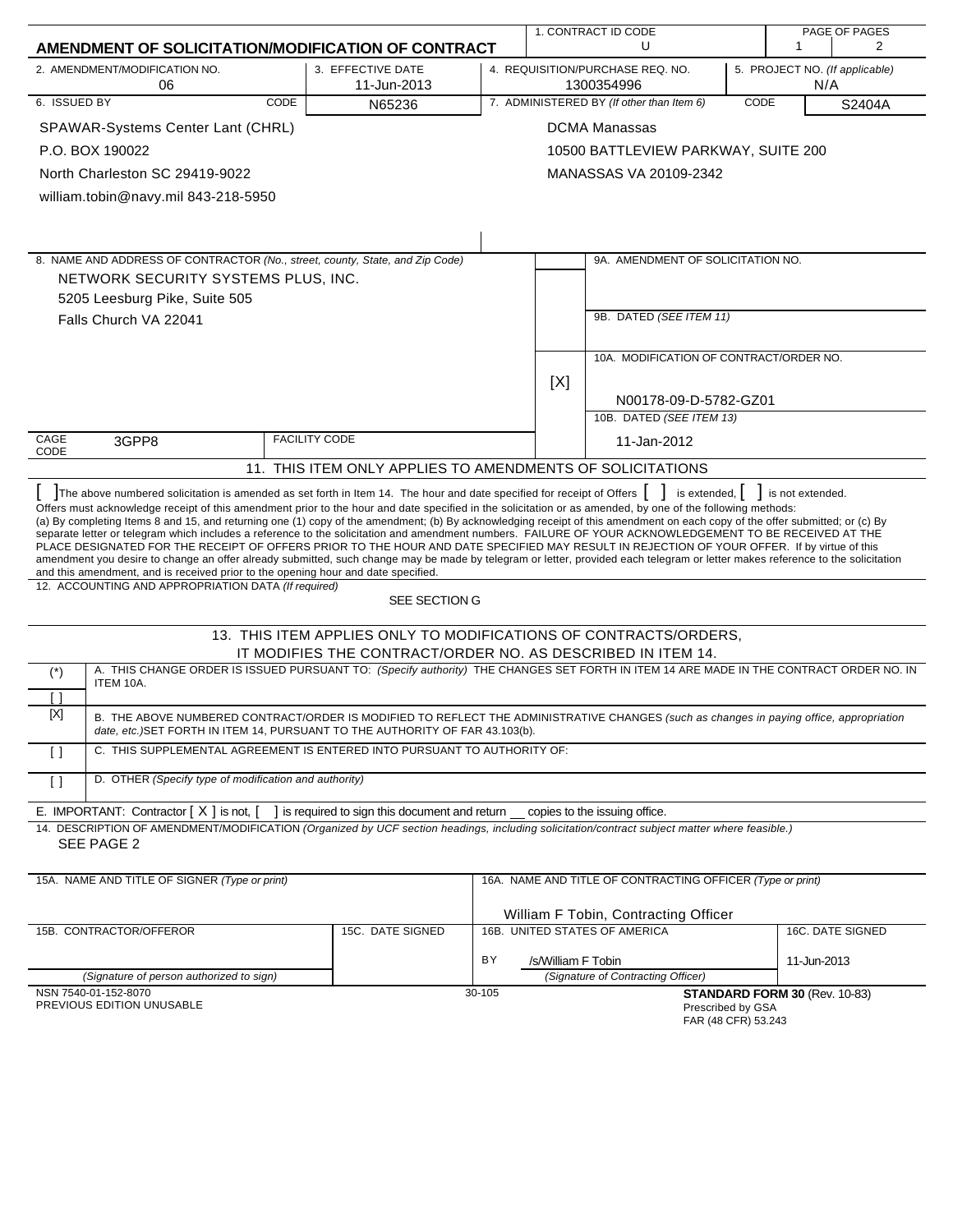| I CONTRACT NO.        | ORDER<br>NO.<br>DELI`<br>.IVERY | AMENDMENT/MODIFICATION NO. | <b>IPAGE</b> | <b>FINAL</b> |
|-----------------------|---------------------------------|----------------------------|--------------|--------------|
| N00178-09-D-5<br>5782 | GZ01                            | 06                         | .2 of 2      |              |

# **GENERAL INFORMATION**

The purpose of this modification is to add funding... Accordingly, said Task Order is modified as follows: A conformed copy of this Task Order is attached to this modification for informational purposes only.

The Line of Accounting information is hereby changed as follows:

400204:

From:

To: AG 970130.1313D 2013 0101010400807793-1884 275.31 PRM35086 044226

400205:

From:

To: AH 970130.1313D 2013 0101010400807793-1884 275.31 PRM35050 044226

The total amount of funds obligated to the task is hereby increased from \$2,647,844.34 by \$280,000.00 to \$2,927,844.34.

| <b>CLIN/SLIN</b> | Type Of Fund | From $(\$)$ | By()       | To $($ )   |
|------------------|--------------|-------------|------------|------------|
| 400204           | <b>OTHER</b> | 0.00        | 150,000.00 | 150,000.00 |
| 400205           | <b>OTHER</b> | 0.00        | 125,000.00 | 125,000.00 |
| 600202           | <b>OTHER</b> | $0.00\,$    | 5,000.00   | 5,000.00   |

The total value of the order is hereby increased from \$16,139,453.00 by \$0.00 to \$16,139,453.00.

CLINs 4002 & 6002 are incrementally funded and the amount currently available for payment hereunder is limited to \$2,622,844.34. It is estimated that these funds will cover the cost of performance through 10 September 2013. Subject to the provisions of the clause entitled "Limitation of Funds" (APR 94) (FAR 52.232-22) of the general provisions of this contract, no legal liability on the part of the Government for payment in excess of \$2,622,844.34 shall arise unless additional funds are made available and are incorporated as a modification to the delivery order.

| <b>CLIN</b>  | <b>CPFF</b>        | THIS ACTION | <b>CUMULATIVE</b> | <b>BALANCE</b>     |
|--------------|--------------------|-------------|-------------------|--------------------|
| 4002         | 7,864,802.00<br>S  | 275,000.00  | 2,597,844.34      | \$<br>5,266,957.66 |
| 6002         | 313,470.00<br>S    | 5,000.00    | 25,000.00<br>S    | \$<br>288,470.00   |
| <b>TOTAL</b> | 8,178,272.00<br>\$ | 280,000.00  | 2,622,844.34      | 5,555,427.66<br>\$ |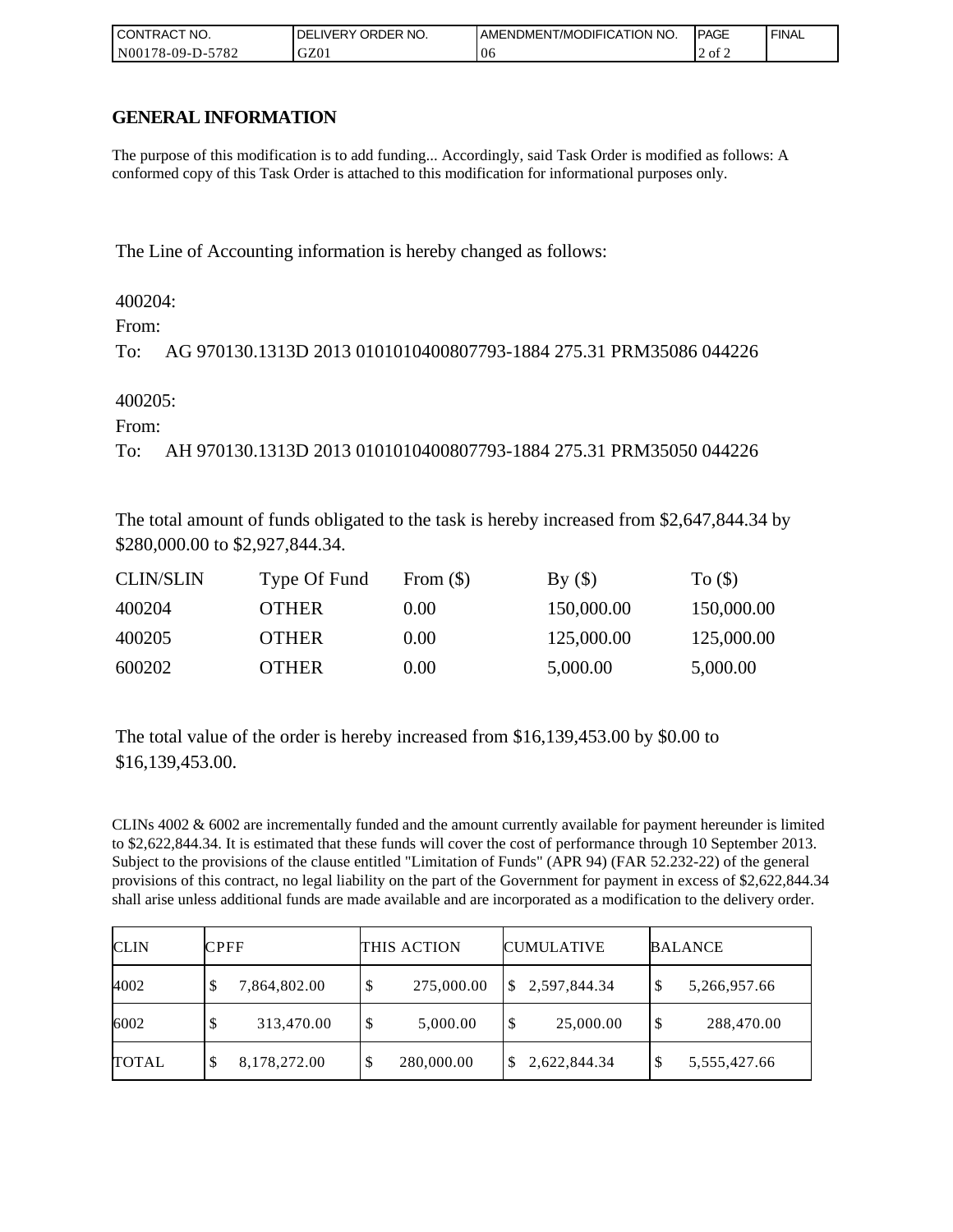| I CONTRACT NO.                             | ORDER NO.<br><b>IDELIVERY</b> | 'T/MODIFICATION NO.<br>'AMENDMEN'. | <b>PAGE</b>       | <b>FINAL</b> |
|--------------------------------------------|-------------------------------|------------------------------------|-------------------|--------------|
| N00<br>5700<br>$178 - 09 - D -$<br>$\circ$ | GZ01                          | 10 <sub>b</sub>                    | 0.20<br>0İ<br>-3U |              |

# **SECTION B SUPPLIES OR SERVICES AND PRICES**

|      | CLIN - SUPPLIES OR SERVICES                                                  |  |                             |                                                        |      |
|------|------------------------------------------------------------------------------|--|-----------------------------|--------------------------------------------------------|------|
|      | For Cost Type Items:                                                         |  |                             |                                                        |      |
|      | Item Supplies/Services Qty Unit Est. Cost Fixed Fee                          |  | - ---------------- <b>-</b> |                                                        | CPFF |
|      | 4001 IA Support (TBD) 1.0 LO \$7,328,169.00 \$319,542.00 \$7,647,711.00      |  |                             |                                                        |      |
|      | 400101 ACRN: AA<br>PR 1300239279<br>(OTHER)                                  |  |                             |                                                        |      |
|      | 400102 ACRN:AB<br>PR 1300286595<br>(OTHER)                                   |  |                             |                                                        |      |
|      | 4002 IA Support (TBD) 1.0 LO \$7,498,166.00 \$366,636.00 \$7,864,802.00      |  |                             |                                                        |      |
|      | 400201 ACRN: AC<br>PR: 1300298860<br>(OTHER)                                 |  |                             |                                                        |      |
|      | 400202 ACRN: AF<br>PR: 1300319971<br>(OTHER)                                 |  |                             |                                                        |      |
|      | 400203 ACRN: AE<br>PR: 1300332147<br>(OTHER)                                 |  |                             |                                                        |      |
|      | 400204 ACRN: AG<br>PR: 1300354996<br>(OTHER)                                 |  |                             |                                                        |      |
|      | 400205 ACRN: AH<br>PR: 1300354996<br>(OTHER)                                 |  |                             |                                                        |      |
| 4003 | IA Support (TBD)<br>Option                                                   |  |                             | $1.0$ LO $$7,672,265.00$ $$333,893.00$ $$8,006,158.00$ |      |
| 4004 | IA Support (TBD) 1.0 LO \$7,850,571.00 \$341,316.00 \$8,191,887.00<br>Option |  |                             |                                                        |      |
| 4005 | IA Support (TBD) 1.0 LO \$8,033,188.00 \$348,911.00 \$8,382,099.00<br>Option |  |                             |                                                        |      |
|      | For ODC Items:                                                               |  |                             |                                                        |      |
|      | Item Supplies/Services Qty Unit Est. Cost                                    |  |                             |                                                        |      |
|      | 6001 IA Support (TBD) 1.0 LO \$313,470.00                                    |  |                             |                                                        |      |
|      | 600101 ACRN: AB<br>PR 1300286595<br>(OTHER)                                  |  |                             |                                                        |      |
| 6002 | IA Support (TBD) 1.0 LO \$313,470.00                                         |  |                             |                                                        |      |
|      | 600201 ACRN: AC<br>PR: 1300298860                                            |  |                             |                                                        |      |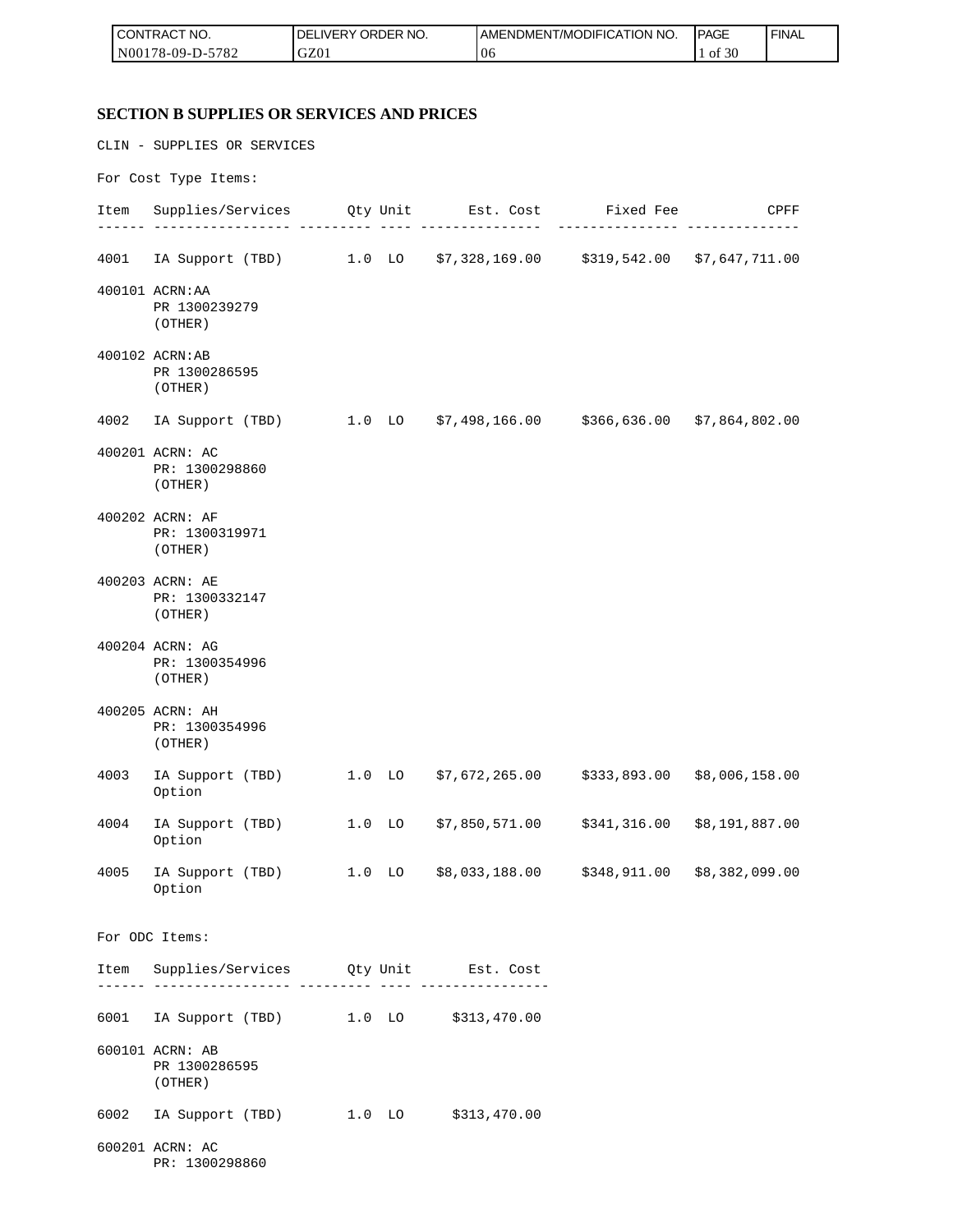| <b>I CONTRACT NO.</b> | <b>IDELIVERY ORDER NO.</b> | <b>IAMENDMENT/MODIFICATION NO.</b> | <b>PAGE</b> | ' FINAL |
|-----------------------|----------------------------|------------------------------------|-------------|---------|
| IN00178-09-D-5782     | GZ01                       | '06                                | 2 of 30     |         |

(OTHER)

|      | 600202 ACRN: AH<br>PR: 1300354996<br>(OTHER) |                   |     |              |
|------|----------------------------------------------|-------------------|-----|--------------|
|      |                                              |                   |     |              |
| 6003 | IA Support (TBD)<br>Option                   | 1.0               | LO. | \$313,470.00 |
| 6004 | IA Support (TBD)<br>Option                   | 1.0 <sub>LO</sub> |     | \$313,470.00 |
| 6005 | IA Support (TBD)<br>Option                   | 1.0               | LO. | \$313,470.00 |

#### 5252.216-9204 LEVEL OF EFFORT--FEE ADJUSTMENT FORMULA (MAR 1994)

(a) Subject to the provisions of the "Limitation of Cost" or "Limitation of Funds" clause (whichever is applicable to this contract), it is hereby understood and agreed that the fixed fee is based upon the Contractor providing the following number of staff-hours of direct labor, hereinafter referred to as X, at the estimated cost and during the term of this contract specified elsewhere herein:

[Contractor shall insert number of estimated direct labor staff hours]

Total Staff-Hours (X)\* Total Prime Staff-Hours Fixed Fee\*\* \*(inclusive of Prime and any proposed Subcontractor(s))

|  |  | Base Period __________ _________ ________ |  |  |
|--|--|-------------------------------------------|--|--|
|  |  |                                           |  |  |
|  |  | Option 2 _________ _________ _______      |  |  |
|  |  |                                           |  |  |
|  |  | Option 4 _________ _________ _______      |  |  |
|  |  |                                           |  |  |

\*\*Contractor is to identify basis for fixed fee amount: \_\_\_ Prime Hours Only \_\_\_ Total Staff-Hours

The Contractor agrees to provide the total level of effort specified above in performance of work described in Sections "B" and "C" of this contract.

(b) Of the total staff-hours of direct labor set forth above, it is estimated that \_\_ staff-hours are competitive time (uncompensated overtime). Competitive time (uncompensated overtime) is defined as hours provided by personnel in excess of 40 hours per week without additional compensation for such excess work. All other effort is defined as compensated effort. If no amount is indicated in the first sentence of this paragraph, competitive time (uncompensated overtime) effort performed by the contractor shall not be counted in fulfillment of the level of effort obligations under this contract.

(c) Effort performed in fulfilling the total level of effort obligations specified above shall only include effort performed in direct support of this contract and shall not include time and effort expended on such things as local travel from an employee's residence to their usual work location, uncompensated effort while on travel status, truncated lunch periods, or other time and effort which does not have a specific and direct contribution to the tasks described in Section B.

(d) It is understood and agreed that various conditions may exist prior to or upon expiration of the term of the contract, with regard to the expenditure of labor staff-hours and/or costs thereunder which may require adjustment to the aggregate fixed fee. The following actions shall be dictated by the existence of said conditions:

(1) If the Contractor has provided not more than 105% of X or not less than 95% of X, within the estimated cost, and at the term of the contract, then the fee shall remain as set forth in Section B.

(2) If the Contractor has provided X-staff-hours, within the term, and has not exceeded the estimated cost then the Contracting Officer may require the Contractor to continue performance until the expiration of the term, or until the expenditure of the estimated cost of the contract except that, in the case of any items or tasks funded with O&MN funds, performance shall not extend beyond 30 September. In no event shall the Contractor be required to provide more than 105% of X within the term and estimated cost of this contract. The fee shall remain as set forth in Section B.

(3) If the Contractor expends the estimated cost of the contract, during the term of the contract and has provided less than X staff-hours, the Government may require the Contractor to continue performance, by providing cost growth funding, without adjusting the fixed fee, until such time as the Contractor has provided X staff-hours.

(4) If the Contracting Officer does not elect to exercise the Government's rights as set forth in paragraph (d)(2) and (d)(3) above, and the Contractor has not expended more than 95% of X staff-hours, the fixed fee shall be equitably adjusted downward to reflect the diminution of work. The total fee due the contractor shall be adjusted so as to be in direct proportion to the number of direct hours utilized in the same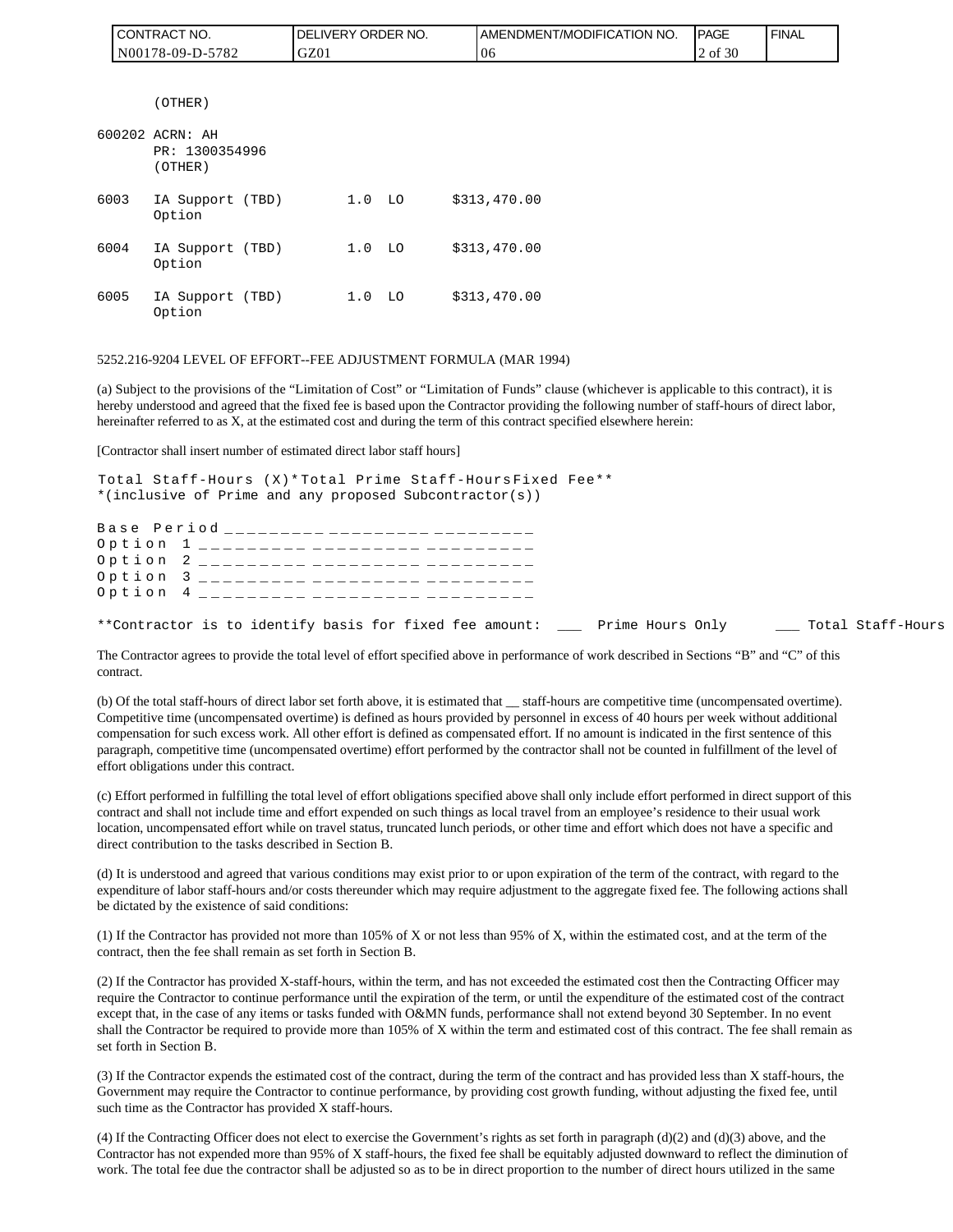| <b>CONTRACT NO.</b> | ' ORDER NO.<br><b>DELIVERY</b> | <b>I AMENDMENT/MODIFICATION NO.</b> | <b>PAGE</b>   | <b>FINAL</b> |
|---------------------|--------------------------------|-------------------------------------|---------------|--------------|
| N00178-09-D-5782    | GZ01                           | 06                                  | f $30$<br>-of |              |

ration of fee to the estimated total hours then set forth in the contract.

(5) Nothing herein contained shall, in any way, abrogate the Contractor's responsibilities, and/or the Government's rights within the terms of the contract provision entitled "Limitation of Cost" or "Limitation of Funds" as they shall apply throughout the term of the contract, based upon the total amount of funding allotted to the contract during its specified term.

(e) Within 45 days after completion of the work under each separately identified period of performance hereunder, the Contractor shall submit the following information in writing to the Contracting Officer with copies to the cognizant Contract Administration Office and DCAA office to which vouchers are submitted:

(1) The total number of staff-hours of direct labor expended during the applicable period.

(2) A breakdown of this total showing the number of staff-hours expended in each direct labor classification and associated direct and indirect costs.

(3) A breakdown of other costs incurred.

(4) The Contractor's estimate of the total allowable cost incurred under the contract for the period.

In the case of a cost under-run, the Contractor shall submit the following information in addition to that required above:

(5) The amount by which the estimated cost of this contract may be reduced to recover excess funds and the total amount of staff-hours not expended, if any.

(6) A calculation of the appropriate fee reduction in accordance with this clause.

All submissions required by this paragraph shall separately identify subcontractor information, if any.

#### ADDITIONAL SLINS

Additional SLINs will be unilaterally created by the Contracting Officer during performance of this Task Order to accommodate the multiple types of funds that will be used under this order.

#### LIMITATION OF LIABILITY – INCREMENTAL FUNDING

CLINs 4001 & 6001 are incrementally funded and the amount currently available for payment hereunder is limited to \$305,000.00. It is estimated that these funds will cover the cost of performance through 10 January 2013. Subject to the provisions of the clause entitled "Limitation of Funds" (APR 94) (FAR 52.232-22) of the general provisions of this contract, no legal liability on the part of the Government for payment in excess of \$305,000.00 shall arise unless additional funds are made available and are incorporated as a modification to the delivery order.

| <b>CLIN</b>  | <b>CPFF</b>    | THIS ACTION | <b>CUMULATIVE</b> | <b>BALANCE</b> |
|--------------|----------------|-------------|-------------------|----------------|
| 4001         | \$7,647,711.00 | 270,000.00  | 295,000.00        | \$7,352,711.00 |
| 6001         | 313,470.00     | 10,000.00   | 10,000.00         | 303,470.00     |
| <b>TOTAL</b> | 7,961,181.00   | 280,000.00  | 305,000.00        | \$7,656,181.00 |

CLINs 4002 & 6002 are incrementally funded and the amount currently available for payment hereunder is limited to \$2,622,844.34. It is estimated that these funds will cover the cost of performance through 10 September 2013. Subject to the provisions of the clause entitled "Limitation of Funds" (APR 94) (FAR 52.232-22) of the general provisions of this contract, no legal liability on the part of the Government for payment in excess of \$2,622,844.34 shall arise unless additional funds are made available and are incorporated as a modification to the delivery order.

| <b>CLIN</b>  | <b>CPFF</b>        | THIS ACTION      | <b>CUMULATIVE</b>  | <b>BALANCE</b>     |
|--------------|--------------------|------------------|--------------------|--------------------|
| 4002         | 7,864,802.00<br>۰D | 275,000.00<br>\$ | 2,597,844.34<br>S. | \$<br>5,266,957.66 |
| 6002         | 313,470.00         | 5,000.00<br>\$   | S<br>25,000.00     | 288,470.00<br>\$   |
| <b>TOTAL</b> | 8,178,272.00<br>Φ  | 280,000.00       | 2,622,844.34       | 5,555,427.66<br>Φ  |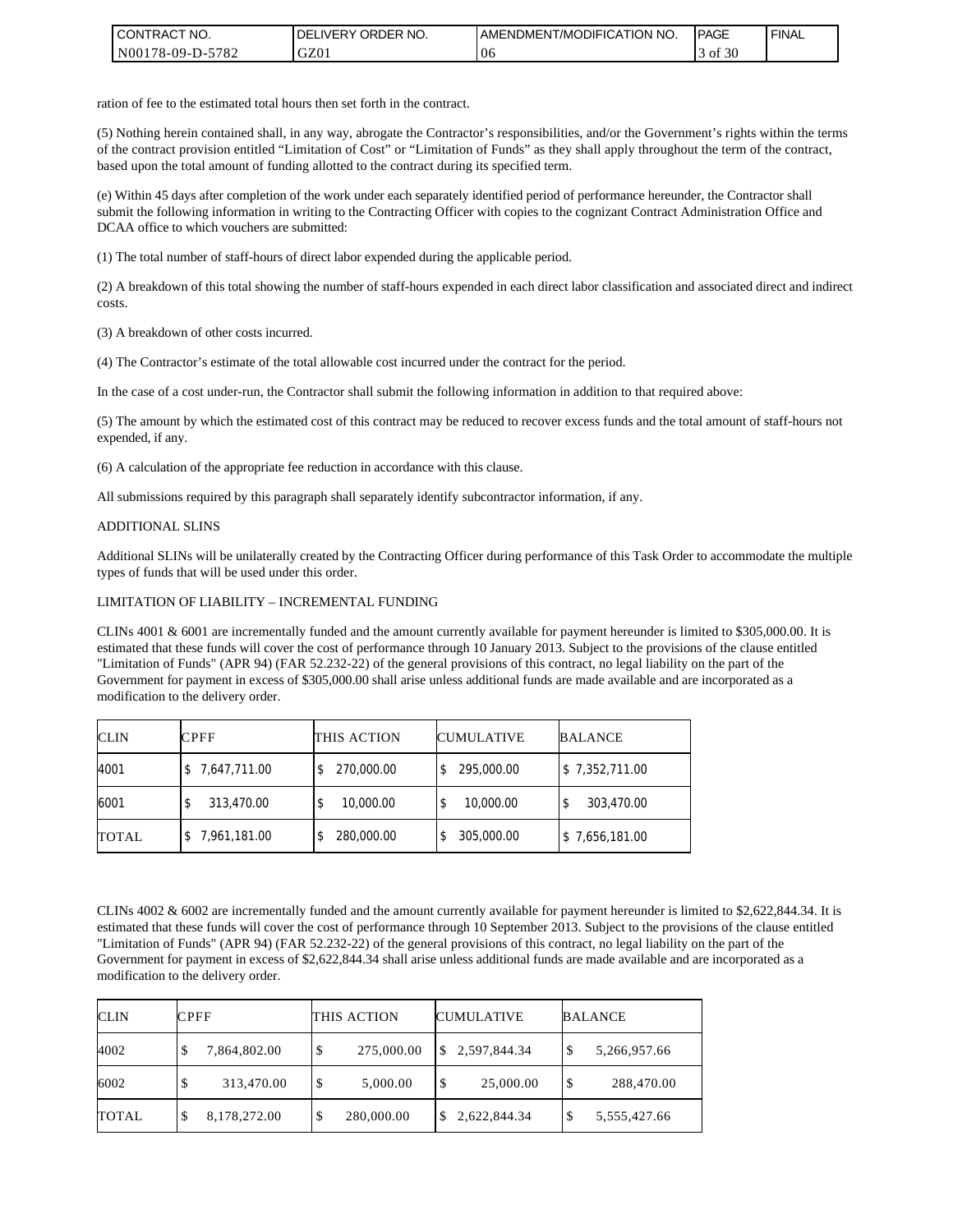| <b>CONTRACT NO.</b> | ' ORDER NO.<br><b>DELIVERY</b> | <b>JAMENDMENT/MODIFICATION NO.</b> | <b>PAGE</b>  | <b>FINAL</b> |
|---------------------|--------------------------------|------------------------------------|--------------|--------------|
| N00178-09-D-5782    | GZ01                           | 06                                 | f $30$<br>ΟĪ |              |

### **SECTION C DESCRIPTIONS AND SPECIFICATIONS**

C-302 SPECIFICATIONS/STATEMENT OF WORK (DEC 1998)

Work under this contract shall be performed in accordance with the following Performance Work Statement (PWS):

### **Section C - Performance Work Statement (PWS)**

SPAWARSYSCEN-CHARLESTON, Code 582V0, Information Assurance (IA), IA Mitigation, Certification and Accreditation (C&A), and Information Assurance Vulnerability Management (IAVM)

### **1.0 INTRODUCTION**

The Space and Naval Warfare Systems Center (SPAWARSYSCEN) Atlantic; Network Security Implementation Branch, Code 582V0, is providing Network Security Engineering Support Services in support of Navy Medicine and Federal Health Systems as it pertains to information assurance for Navy Medicine's Military Treatment Facilities (MTF), Dental clinics worldwide, and Federal Health agencies.

### **2.0 BACKGROUND**

The task will support the continued Information Assurance initiatives within Navy Medicine and Federal Health agencies, and provide support to the Information Management and Information Technology (IM/IT) execution agent. SSC Atlantic will execute all aspects of Information Assurance for Navy Medicine and Federal Health agencies to ensure compliance with Federal, Department of Defense (DoD), and Department of Navy (DoN) regulations and policies.

### **3.0 SCOPE**

The objective of this Task Order is to provide support in the conduct of Information Assurance (IA), IA Mitigation, Certification and Accreditation (C&A), and Information Assurance Vulnerability Management (IAVM) to support the mission of Navy Medical and Federal Health systems at locations throughout the CONUS and OCONUS areas as well as incorporate the evaluation of the current IA and security posture of Navy Medical and Federal Health Systems facilities. The range of this support would span subject matter expertise to administrative support/graphic services with skill sets and experience that match Code 582V0's need to comply with and respond to requirements including current, updated program plans and documentation, current and accurate requirements definition, alternative approaches for fielding, migrating, staging and supporting systems, site management, adherence to standards, specifications and best practices, mitigation of risks, addressing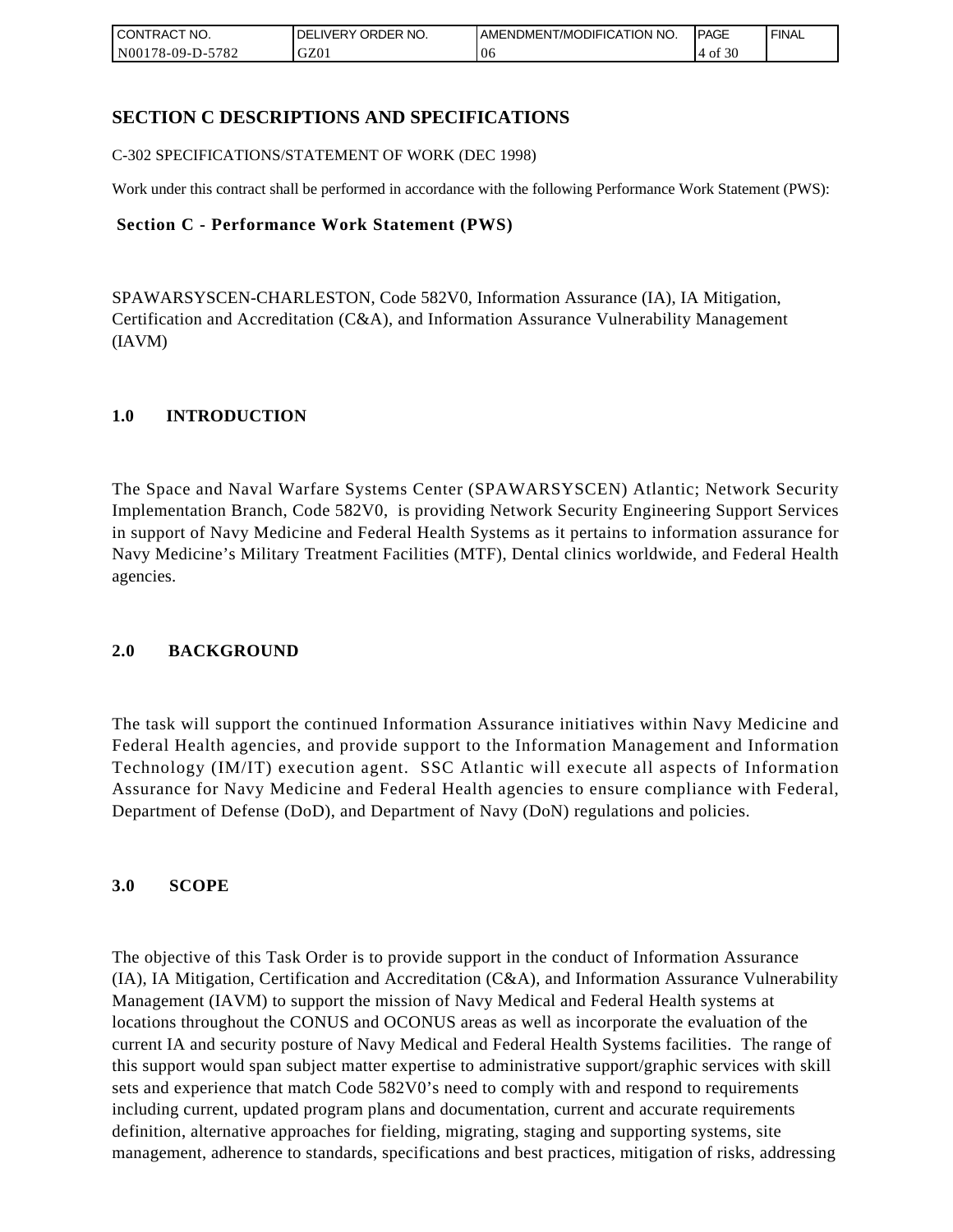| I CONTRACT NO.           | ORDER NO.<br><b>DELIVERY</b> | I AMENDMENT/MODIFICATION NO. | <b>IPAGE</b> | <b>FINAL</b> |
|--------------------------|------------------------------|------------------------------|--------------|--------------|
| N00178-09-D-5<br>$-5782$ | GZ01                         | 06                           | of $30$      |              |

issues and performing all Program and Project functions necessary to achieve the strategic goalds and objectives of SPAWAR's customers.

## **4.0 PLACE OF PERFORMANCE**

Work shall be performed at the SPAWARSYSCEN, Atlantic and in each of the following location(s):

- a. Contractor's Facility
- b. Bethesda, MD
- c. San Diego, CA
- d. New Orleans, LA
- e. NH Camp Pendleton, Ocean Side, CA
- f. NH Oak Harbor, WA
- g. NH Corpus Christi, TX
- h. NH Rota, Spain
- i. NH Guam
- j. NH Guantanamo Bay (Cuba)
- k. NH Cherry Point, NC
- l. NH Bremeerton, (Washington)
- m. NH Lemoore, CA
- n. NH Sigonella, Italy
- o. NH Napes, Italy
- p. NH Okinawa, Japan
- q. NH Pensacola, FL
- r. NH 29 Palms, CA
- s. NNMC Bethesda, Maryland
- t. NH Yokosuka, Japan
- u. NAMRU Jakarta (Indonesia)
- v. NAMR:U Cairo (Egypt)
- w. NH Pearl Harbor (Honolulu)
- x. NAMRU Lima (Peru)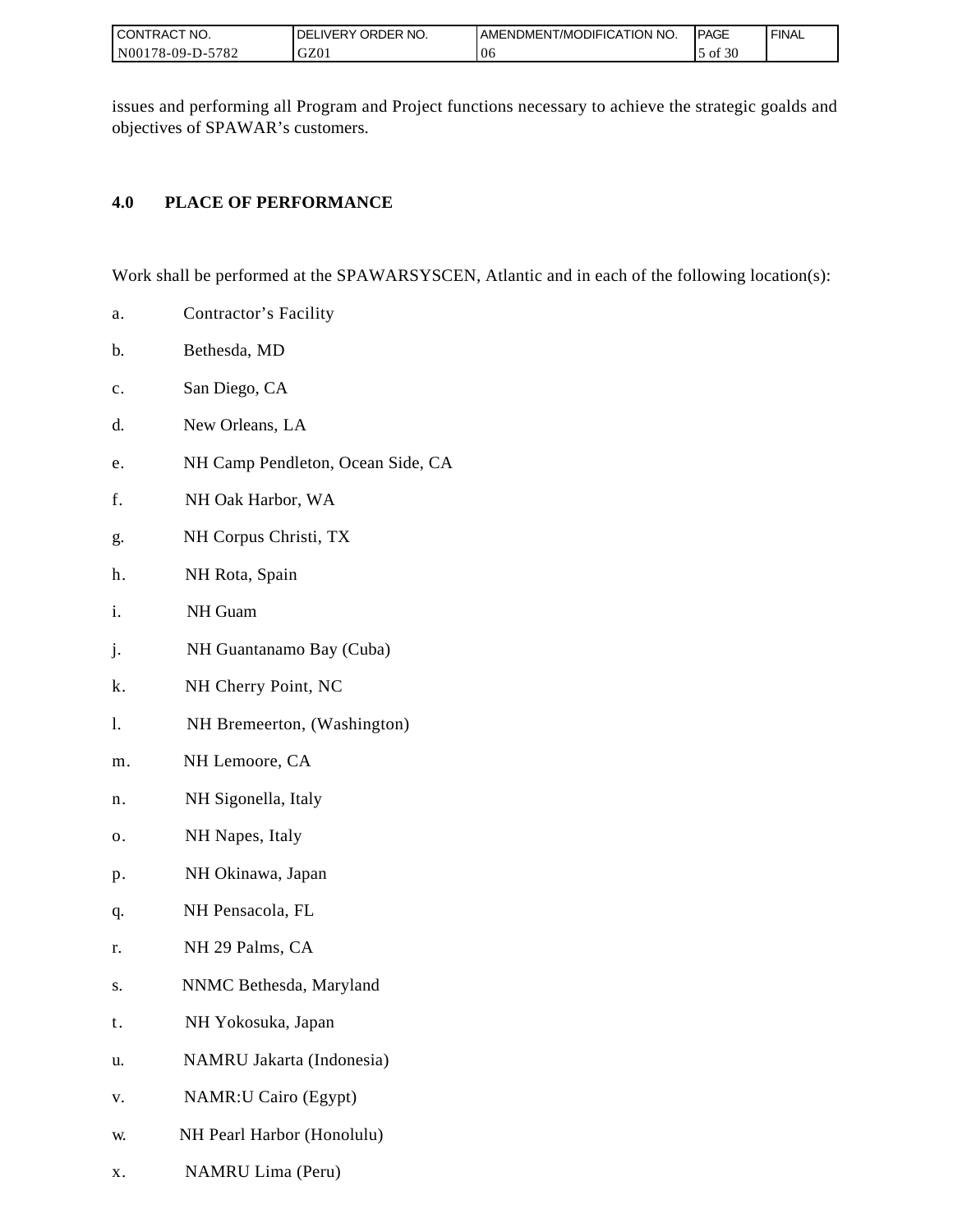| I CONTRACT NO.        | ORDER<br>NO.<br>.IVERY<br>DELI | AMENDMENT/MODIFICATION NO. | <b>IPAGE</b> | <b>FINAL</b> |
|-----------------------|--------------------------------|----------------------------|--------------|--------------|
| N00178-09-D-5<br>5782 | GZ01                           | Ub                         | 6 of 30      |              |

### **5.0 APPLICABLE DIRECTIVES / REFERENCES**

| CONTRACT NO.<br>N00178-09-D-5782 | DELIVERY ORDER NO.<br>GZ01                | AMENDMENT/MODIFICATION NO.<br>06                                                                                                                                                                                                                                                                                                                                                                                                                                                                                                                                                                                                                                                                                                  | <b>PAGE</b><br>6 of 30 | <b>FINAL</b> |
|----------------------------------|-------------------------------------------|-----------------------------------------------------------------------------------------------------------------------------------------------------------------------------------------------------------------------------------------------------------------------------------------------------------------------------------------------------------------------------------------------------------------------------------------------------------------------------------------------------------------------------------------------------------------------------------------------------------------------------------------------------------------------------------------------------------------------------------|------------------------|--------------|
|                                  |                                           |                                                                                                                                                                                                                                                                                                                                                                                                                                                                                                                                                                                                                                                                                                                                   |                        |              |
| 5.0                              | <b>APPLICABLE DIRECTIVES / REFERENCES</b> |                                                                                                                                                                                                                                                                                                                                                                                                                                                                                                                                                                                                                                                                                                                                   |                        |              |
| Performance Requirements.        |                                           | The Contractor shall adhere to the following documents in accordance with paragraph 8.0,                                                                                                                                                                                                                                                                                                                                                                                                                                                                                                                                                                                                                                          |                        |              |
| <b>Document Type</b>             | No./Version                               | <b>Title</b>                                                                                                                                                                                                                                                                                                                                                                                                                                                                                                                                                                                                                                                                                                                      | Date                   |              |
| DoD Directive<br>8500.1          |                                           | <b>Information Assurance</b><br>(IA)                                                                                                                                                                                                                                                                                                                                                                                                                                                                                                                                                                                                                                                                                              | $10-24-2002$           |              |
| DoD Instruction<br>8500.2        |                                           | <b>Information Assurance</b><br>(IA) Implementation for<br>Automated<br>Information<br><b>Systems</b>                                                                                                                                                                                                                                                                                                                                                                                                                                                                                                                                                                                                                             | $2 - 6 - 2003$         |              |
| DoD Regulation<br>5200.2-R       |                                           | DoD Personnel Security<br>Program                                                                                                                                                                                                                                                                                                                                                                                                                                                                                                                                                                                                                                                                                                 | 1-1987                 |              |
| <b>SECNAVINST</b><br>5510.30A    |                                           | Department of the Navy<br><b>Personnel Security</b><br>Program                                                                                                                                                                                                                                                                                                                                                                                                                                                                                                                                                                                                                                                                    | 3/10/1999              |              |
| <b>SECNAVINST</b><br>5510.36     |                                           | Department of the Navy<br><b>Information Security</b><br>Program (ISP)                                                                                                                                                                                                                                                                                                                                                                                                                                                                                                                                                                                                                                                            | 3/17/1999              |              |
| 6.0                              | <b>SECURITY and TRAINING SUPPORT</b>      | SSC-A contractor personnel will have the appropriate clearances required for access to classified data<br>as required. Prior to starting work on the task, SSC-A contractor personnel will have a minimum of<br>an interim Secret Security Clearance granted by the Defense Industrial Security Clearance Office<br>(DISCO) and will comply with IT access authorization requirements. In addition, SSC-A contractor<br>personnel will possess the appropriate IT level of access for the required task and position<br>assignment. SSC-A contractor personnel shall handle and safeguard any unclassified but sensitive and<br>classified information in accordance with appropriate Department of Defense security regulations. |                        |              |
| following criteria:              |                                           | The Project Engineer shall determine if the appropriate IT Position Category has been assigned to<br>the respective contractor personnel and inform the contractor of that determination based on the                                                                                                                                                                                                                                                                                                                                                                                                                                                                                                                             |                        |              |
|                                  |                                           | IT-1 Position - Positions in which the incumbent is responsible for the planning, direction, and<br>implementation of a computer security program; major responsibility for the direction, planning and                                                                                                                                                                                                                                                                                                                                                                                                                                                                                                                           |                        |              |

### **6.0 SECURITY and TRAINING SUPPORT**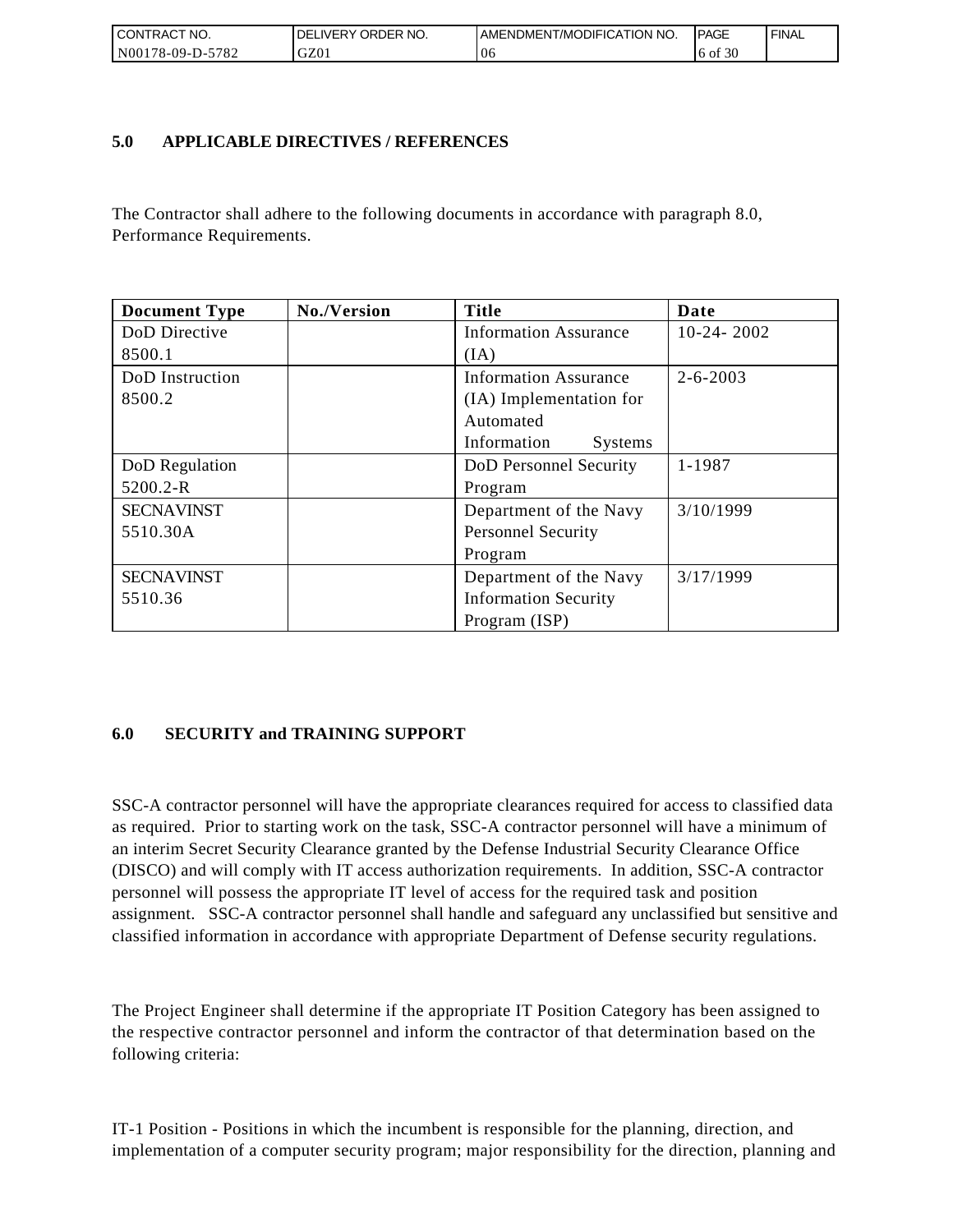| <b>CONTRACT NO.</b> | ORDER NO.<br><b>DELIVERY</b> | <b>IAMENDMENT/MODIFICATION NO.</b> | <b>PAGE</b> | <b>FINAL</b> |
|---------------------|------------------------------|------------------------------------|-------------|--------------|
| N00178-09-D-5782    | GZ01                         | ±∪€                                | f 30ء<br>ΟĪ |              |

design of a computer system, including the hardware and software; or, can access a system during the operation or maintenance in such a way, and with a relatively high risk for causing grave damage, or realize a significant personal gain. Personnel whose duties meet the criteria for IT-1 Position designation require a favorably adjudicated Single Scope Background Investigation (SSBI) or SSBI Periodic Reinvestigation (SSBI-PR). The SSBI or SSBI-PR shall be updated a minimum of every 5 years.

IT-II Position - Positions in which the incumbent is responsible for the direction, planning, design, operation, or maintenance of a computer system, and whose work is technically reviewed by a higher authority at the IT-II Position level to insure the integrity of the system. Personnel whose duties meet the criteria for an IT-II Position require a favorably adjudicated National Agency Check (NAC).

IT-III Position - All other positions involved in computer activities. Incumbent in this position has non-privileged access to one or more DoD information systems/applications or database to which they are authorized access. Personnel whose duties meet the criteria for an IT-III Position designation require a favorably adjudicated NAC.

Contractor's request for visit authorization shall be submitted in the appropriate format and coordinated with the SSC-C Project Office.

# **6.1 Personnel Common Access Card (CAC) and PKI Requirements**

SSC-A contractor personnel are required to obtain a Common Access Card (CAC) with PKI for access to Department of Defense facilities (CONUS and OCONUS) and websites. In addition, a hardware solution to securely read the card via a personal computer, and approved software for reading the CAC (ex. ActiveGold) is required.

# **6.2 Personnel Supporting Information Assurance (IA) functions**

In accordance with clause 252.239-7001, Contractor personnel supporting Information Assurance (IA) functions shall be appropriately trained and certified prior to being engaged in IA related work. IA Personnel shall be in full compliance with DoD 8570.01-M, Information Assurance Workforce Improvement Program (PWS ref 2.1.\$) and DoDD 8570.1, IA Training, Certification, and Workforce Management (PWS ref 2.1.\$). This includes personnel training being certified/accredited at the appropriate levels of IAT I-III and IAM I-III. This will be verified by the contracting officer who will ensure that contractor personnel are entered in to the Defense Eligibility Enrollment System (DEERS) or other appropriate database. The contractor shall also provide the requested mix of labor categories pertaining to IA applicable tasks as directed by the PCO or Task Order in support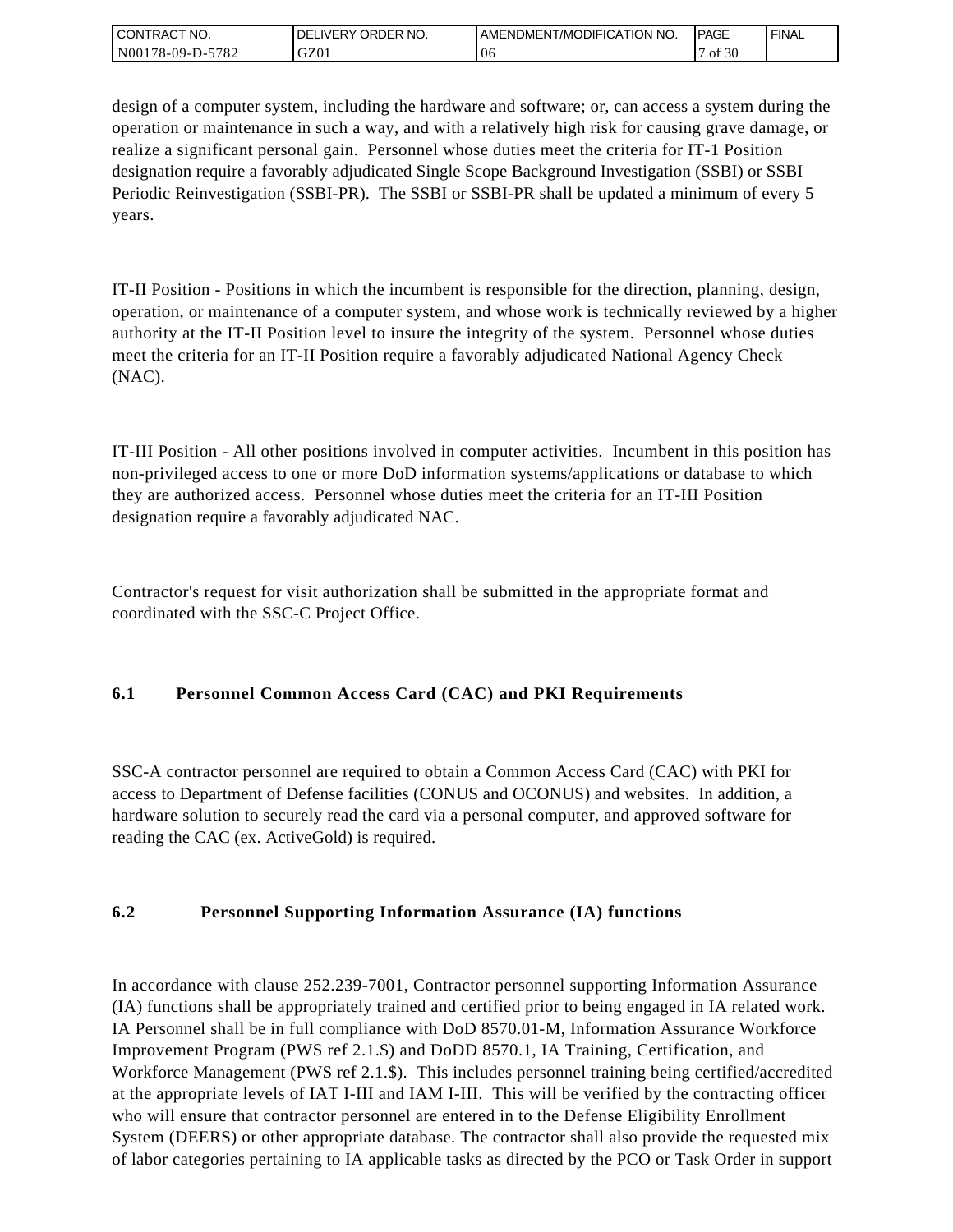| I CONTRACT NO.   | ORDER NO.<br><b>DELIVERY</b> | I AMENDMENT/MODIFICATION NO. | <b>IPAGE</b> | <b>FINAL</b> |
|------------------|------------------------------|------------------------------|--------------|--------------|
| N00178-09-D-5782 | GZ01                         | $\sim$<br>U6                 | 8 of 30      |              |

of IA training requirements. Contractor personnel not certified within 6 months of assignment of IA duties or who fails to maintain their certified status will not be permitted to carry out the responsibilities of the position, and shall be replaced with personnel that meet the minimum certification requirements as mandated above.

### **7.0 CONTRACTING OFFICER'S REPRESENTATIVE (COR)**

The COR for this task order is Cinnamon Buelk, Code 58200, [cinnamon.buelk@navy.mil,](mailto:cinnamon.buelk@navy.mil) (843) 218-3810. The Project Engineer is Joe Henline, Code 582M1, joseph.henline@navy.mil, (843) 218-4364.

# **8.0 PERFORMANCE REQUIREMENTS**

The contractor shall provide support to SPAWARSYSCEN Atlantic in conducting Information Assurance (IA), IA Mitigation, Certification and Accreditation (C&A), and Information Assurance Vulnerability Management (IAVM) to support the mission of Navy Medical and Federal Health agencies at locations throughout the CONUS and OCONUS areas as well as incorporate the evaluation of the current IA and security posture of Navy Medical and Federal Health facilities in accordance with DoD 8500.1 and 8500.2. The contractor shall provide support to SPAWAR Atlantic in the conduct of Certification and Accreditation (C&A) efforts to support the mission of Navy Medical and Federal Health systems. The contractor shall also assist in prioritizing short and long term initiatives considering strategic planning alignment, budget, and available funding.

# **8.1 Sub-Task 1. Project Management Support**

8.1.1 The contractor shall provide support to SPAWAR Atlantic in the conduct of Information Assurance (IA), IA Mitigation, Certification and Accreditation (C&A), Navy Medicine Network Operations Center (NOC) and Information Assurance Vulnerability Management (IAVM).

8.1.2 The contractor shall appoint a program manager specifically charted with the responsibility of interfacing with the Government on all matters pertaining to this Performance Work Statement. The Program Manager shall direct the contractor's effort through the company's internal management system that shall provide project progress visibility to assure on-time completion of contract requirements. The contractor shall also use best industry practices including ISO/IEC 15288 for System life cycle processes and ISO/IEC 12207 for Software life cycle processes. This shall include providing technical program and project management support that will mitigate the risks to successful program and compliance with SSC Atlantic's Capability Maturity Model Integration (CMMI) Engineering Process Office (EPO) program.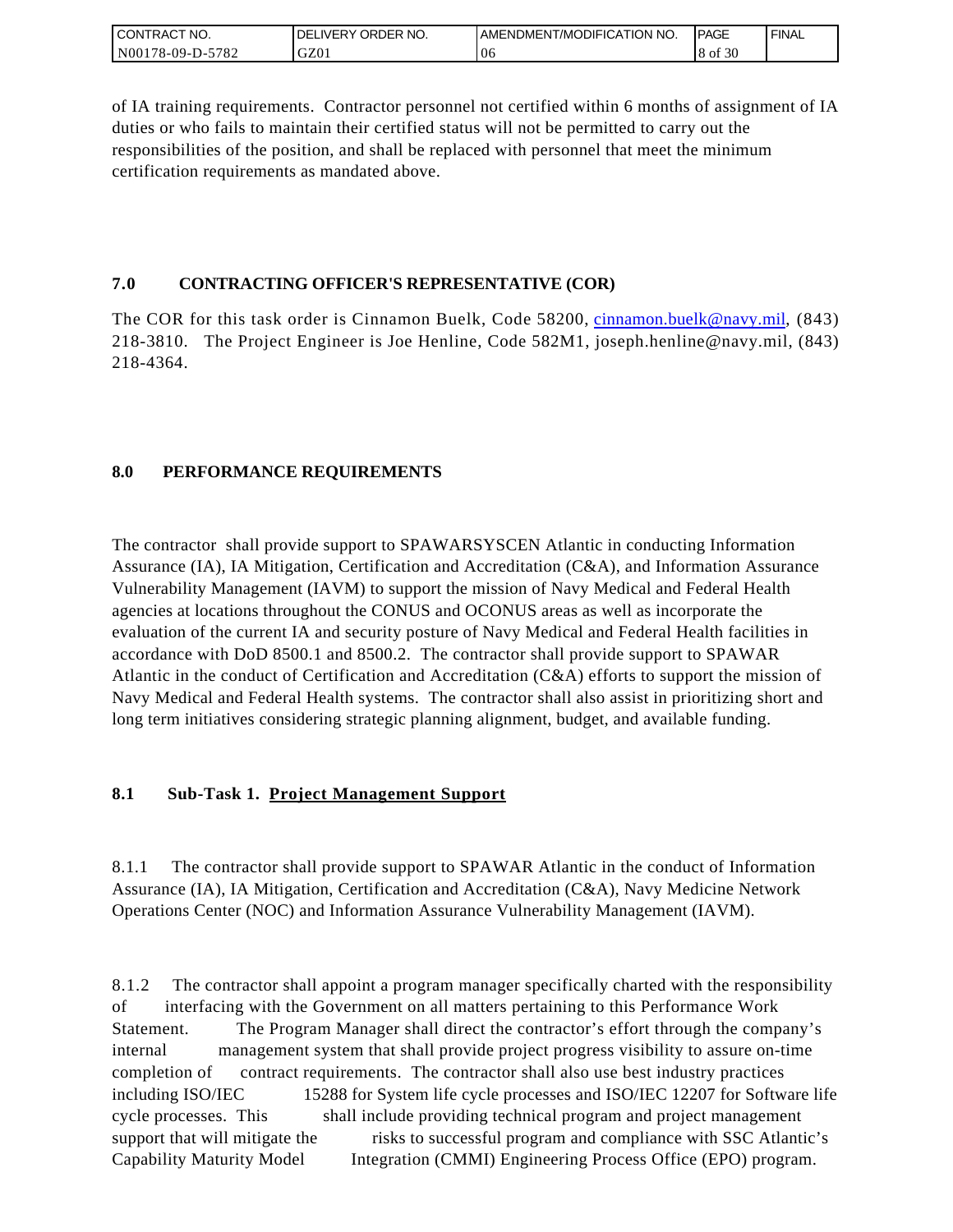| I CONTRACT NO.   | ' ORDER NO.<br><b>DELIVERY</b> | <b>JAMENDMENT/MODIFICATION NO.</b> | <b>IPAGE</b>   | <b>FINAL</b> |
|------------------|--------------------------------|------------------------------------|----------------|--------------|
| N00178-09-D-5782 | GZ01                           | 06                                 | f $30$<br>' of |              |

The contractor as part of a team will support projects at SPAWAR Atlantic at CMMI Level III. The contractor will be required to utilize the processes and procedures already established for the project and the CMMI program, and deliver products that are compliant with the aforementioned processes and procedures. These tasks require the contractor to research and analyze technical and management information and data, costs, performance trends, and project progress based on earned value management (EVM). The contractor shall participate in design reviews, technical reviews, audits and discussions, and shall provide SPAWAR Atlantic with management status reports that will be updated and delivered on a weekly/monthly basis, or as required.

# **8.2 Sub-Task 2. Facilitation**

8.2.1 The contractor shall assist in planning, coordinating, and facilitating meetings with the principals, develop material to support the meetings, and ensure all action items are tracked through completion. Meetings shall be held weekly unless otherwise directed.

### **8.3 Sub-Task 3. SCTS Deployment Support**

8.3.1 The contractor shall conduct the installation of the JTF/GNO mandated SCTS system to support the IAVM program at locations throughout the CONUS and OCONUS areas.

# **8.4 Sub-Task 4. Network Device Hardening Analysis**

8.4.1 The contractor shall provide assistance in the management of the network perimeter improvement by ensuring that approved policies are implemented and controlled at the Outside Security Screening Router (OSSR) ACL, Firewall ruleset, and IPSs. This will ensure that only approved Ports, Protocols, Services (PPS) necessary to do business are opened.

# **8.5 Sub-Task 5. Site Network IA Assessment Support**

8.5.1 The contractor shall provide support to SPAWAR Atlantic in the conduct of IA Tiger Team efforts at locations throughout the CONUS and OCONUS areas. These Tiger Team efforts would incorporate the evaluation of the current IA and security posture of these facilities. Final reports would be generated and delivered to SPAWAR Atlantic to support mitigation efforts and the development of an overall IA strategy.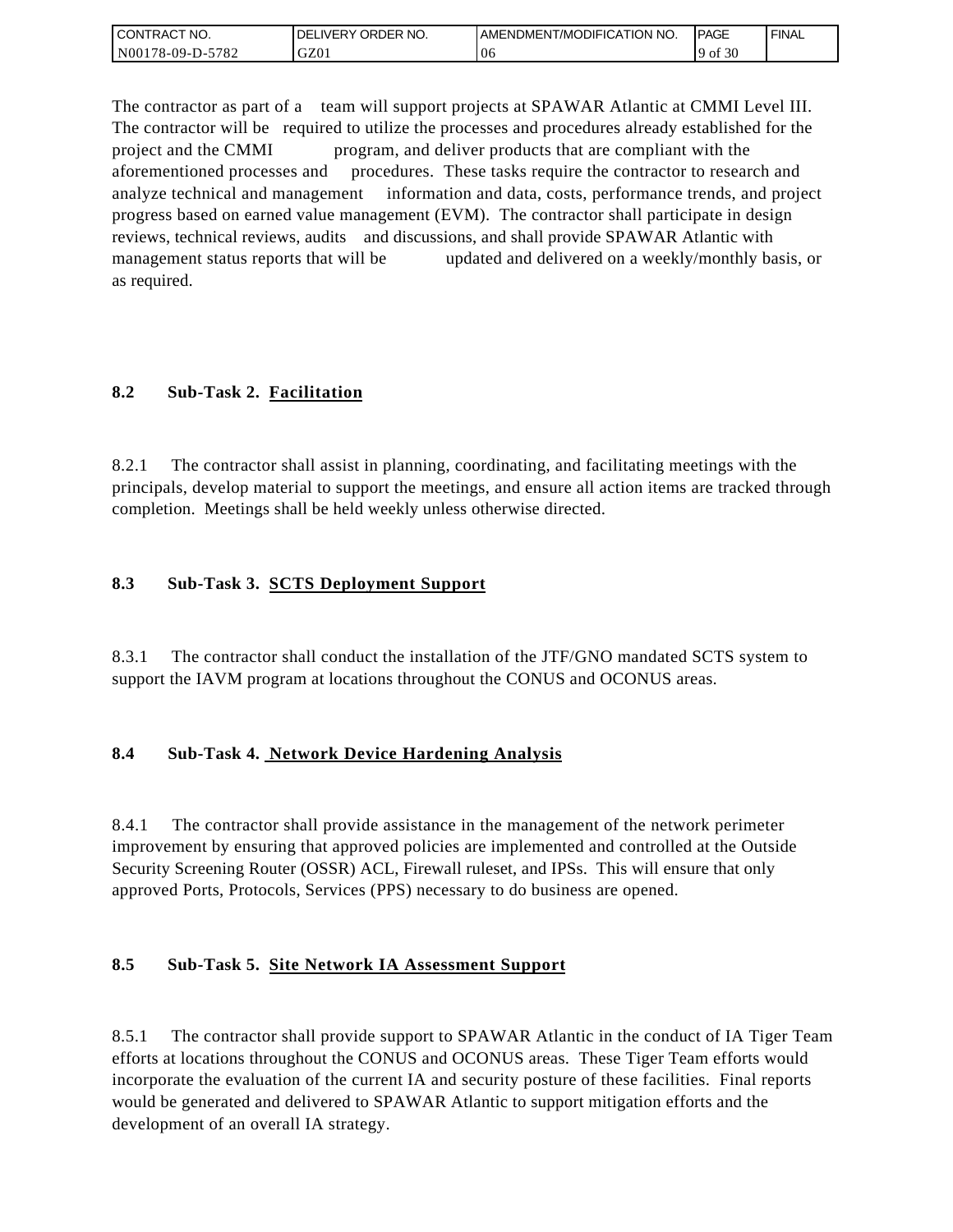| I CONTRACT NO.   | <b>IDELIVERY ORDER NO.</b> | <b>I AMENDMENT/MODIFICATION NO.</b> | <b>IPAGE</b>    | ' FINAL |
|------------------|----------------------------|-------------------------------------|-----------------|---------|
| N00178-09-D-5782 | GZ01                       | -06                                 | f 30<br>$10$ of |         |

### **8.6 Sub-Task 6. Site Network Remediation and Mitigation support**

8.6.1 The contractor shall conduct the mitigation efforts at locations throughout the CONUS and OCONUS areas. These efforts will incorporate the evaluation of the current IA and security posture of these facilities in accordance with 8500.1 and 8500.2. Also provide final reports to SPAWAR Atlantic that can assist in the development of an overall Enterprise mitigation strategy.

# **8.7 Sub-Task 7. Program of Record and Site Certification and Accreditation Packages**

8.7.1 The contractor shall provide support to SPAWAR Atlantic in the conduct of Certification and Accreditation (C&A) efforts. These efforts would be in accordance with Navy Medical and Federal Health systems IA documentation at various locations throughout the CONUS and OCONUS areas, as required.

### **8.8 Sub-Task 8. Navy Medicine Network Operations Center Support**

8.8.1 The contractor shall provide support to SPAWAR Atlantic in the 24 x 7 x 365 operations of the Navy Medicine Operations Center. These efforts will incorporate IA, router analysis, firewall analysis, and IAVA compliance.

# **9.0 GOVERNMENT FURNISHED INFORMATION**

Not applicable.

### **10.0 GOVERNMENT FURNISHED MATERIAL**

Not Applicable

### **11.0 GOVERNMENT FURNISHED EQUIPMENT**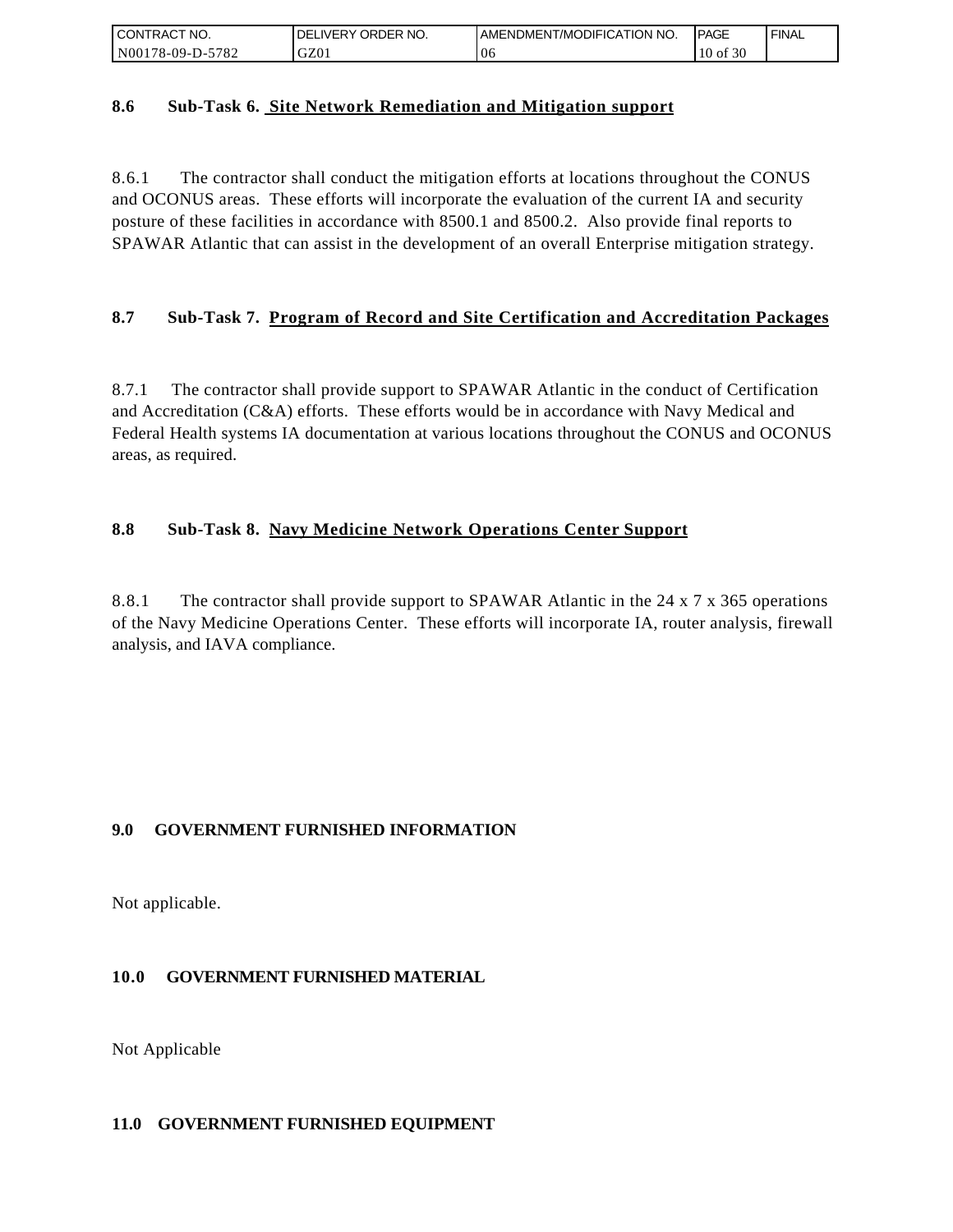| I CONTRACT NO.   | <b>IDELIVERY ORDER NO.</b> | <b>I AMENDMENT/MODIFICATION NO.</b> | <b>PAGE</b> | ' FINAL |
|------------------|----------------------------|-------------------------------------|-------------|---------|
| N00178-09-D-5782 | GZ01                       | 06                                  | of 30       |         |

Not Applicable

## **12.0 CONTRACTOR FURNISHED MATERIAL**

Miscellaneous Other Direct Costs (ODCs) such as FedEx shipping.

# **13.0 CONTRACTOR FURNISHED EQUIPMENT**

Not Applicable

# **14.0 TRAVEL REQUIREMENTS**

When it becomes necessary for the contractor to travel, the contractor shall submit a request, via email, to the SPAWARSYSCEN Atlantic Task Order Manager seeking approval to travel before initiating any travel plans. All travel claims shall make reference to the e-mail, letter or phone call that granted approval. Failure to gain prior approval may result in disallowance of invoiced travel claims. Emergent travel as directed by the Project Engineer for upgrade support and engineering solutions provided efforts are fair and reasonable and in accordance with the Joint Travel Regulations.

Estimated travel locations are as follows. The following trips are per annum.

| To              | # of Trips                  | # of people                 |
|-----------------|-----------------------------|-----------------------------|
| San Diego, CA   | 2                           | 2                           |
| Ocean Side, CA  | $\overline{2}$              | 2                           |
| New Orleans, LA | $\overline{c}$              | 2                           |
| Oak Harbor, WA  | $\mathcal{D}_{\mathcal{L}}$ | 2                           |
| Corpus Christi, | 2                           | 2                           |
| TX              |                             |                             |
| Rota Spain      | $\overline{c}$              | 2                           |
| Guam            | $\mathcal{D}_{\mathcal{L}}$ | $\mathcal{D}_{\mathcal{L}}$ |
| Guantanamo Bay, | $\overline{2}$              | 2                           |
| Cuba            |                             |                             |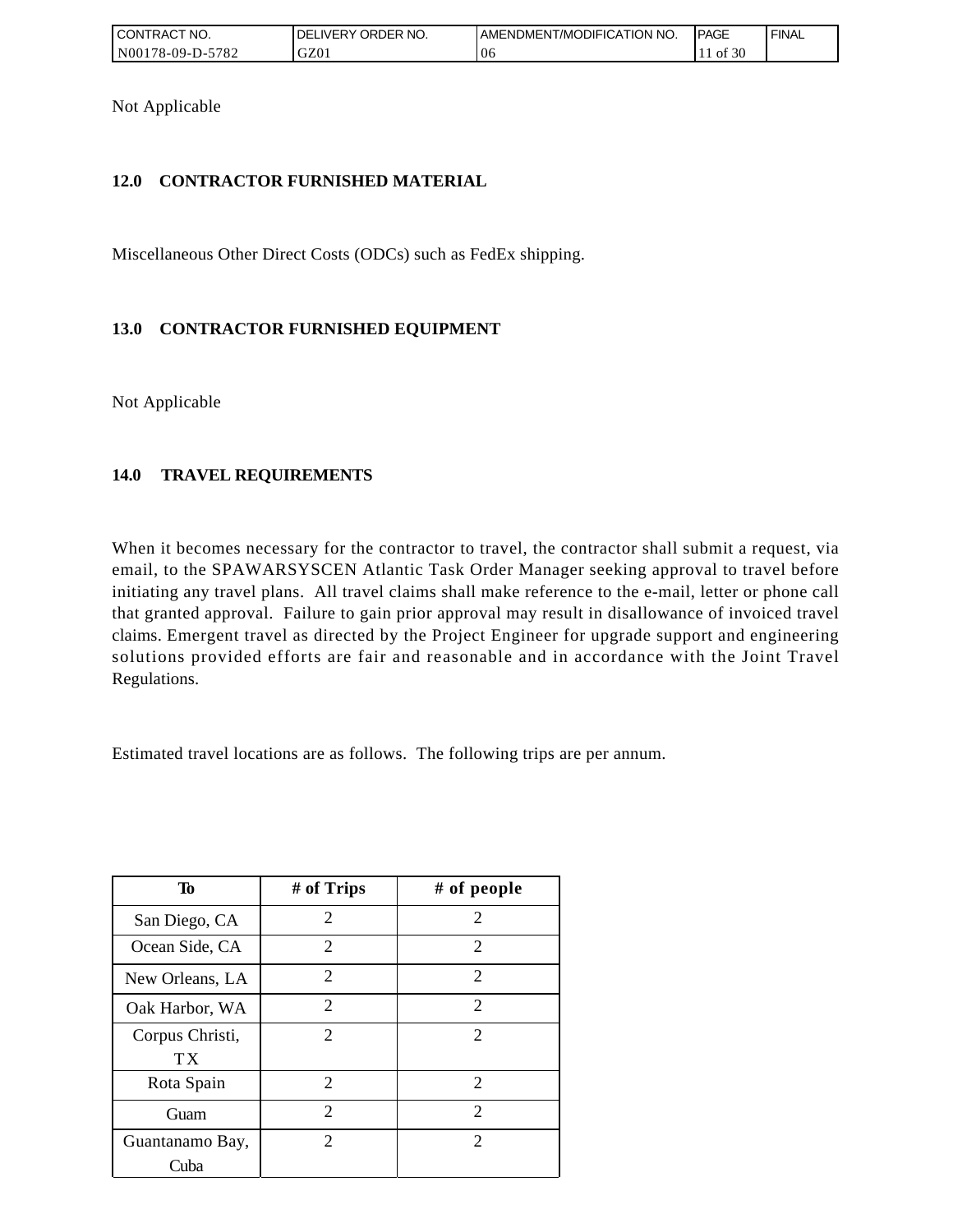| <b>CONTRACT NO.</b> | ' ORDER NO.<br><b>DELIVERY</b> | <b>JAMENDMENT/MODIFICATION NO.</b> | <b>IPAGE</b> | <b>FINAL</b> |
|---------------------|--------------------------------|------------------------------------|--------------|--------------|
| N00178-09-D-5782    | GZ01                           | 06                                 | of 30        |              |

| Cherry Point, NC   | 2              | $\overline{2}$ |
|--------------------|----------------|----------------|
| Brenerton,         | 3              | 2              |
| Washington         |                |                |
| LeMoore,           | $\overline{2}$ | 2              |
| California         |                |                |
| Sigonella, Italy   | 2              | 2              |
| Naples, Italy      | $\overline{2}$ | $\overline{2}$ |
| Okinawa, Japan     | 2              | $\overline{2}$ |
| Pensacola, FL      | 3              | $\overline{2}$ |
| 29 Palms, CA       | 3              | $\overline{2}$ |
| Bethesda,          | 6              | $\overline{2}$ |
| Maryland           |                |                |
| Yokosuka, Japan    | $\overline{2}$ | 2              |
| Jakarta, Indonesia | 2              | 2              |
| Cairo, Egypt       | $\overline{2}$ | $\overline{2}$ |
| Pearl Harbor, HI   | 2              | $\overline{2}$ |
| Lima, Peru         | $\overline{2}$ | $\overline{2}$ |

# **15.0 DELIVERABLES**

- a. Conference, Meeting Minutes and Presentation Reports as required CDRL A001
- b. Technical Reports as required CDRL A002
- c. Monthly Status Reports CDRL A003
- d. Monthly Financial Reports CDRL A004
- e. Weekly Activity Reports (WAR) CDRL A005
- f. White Papers CDRL A006
- g. NOC Operations CDRL A007
- h. Network Architecture Analysis Design as required CDRL A008

| <b>Type of Technical Reports - A002</b> |
|-----------------------------------------|
| <b>NOC</b> Operations                   |
| Network Architecture Analysis Design    |
| <b>Mitigation Reports</b>               |
| SSAA Gap Analysis                       |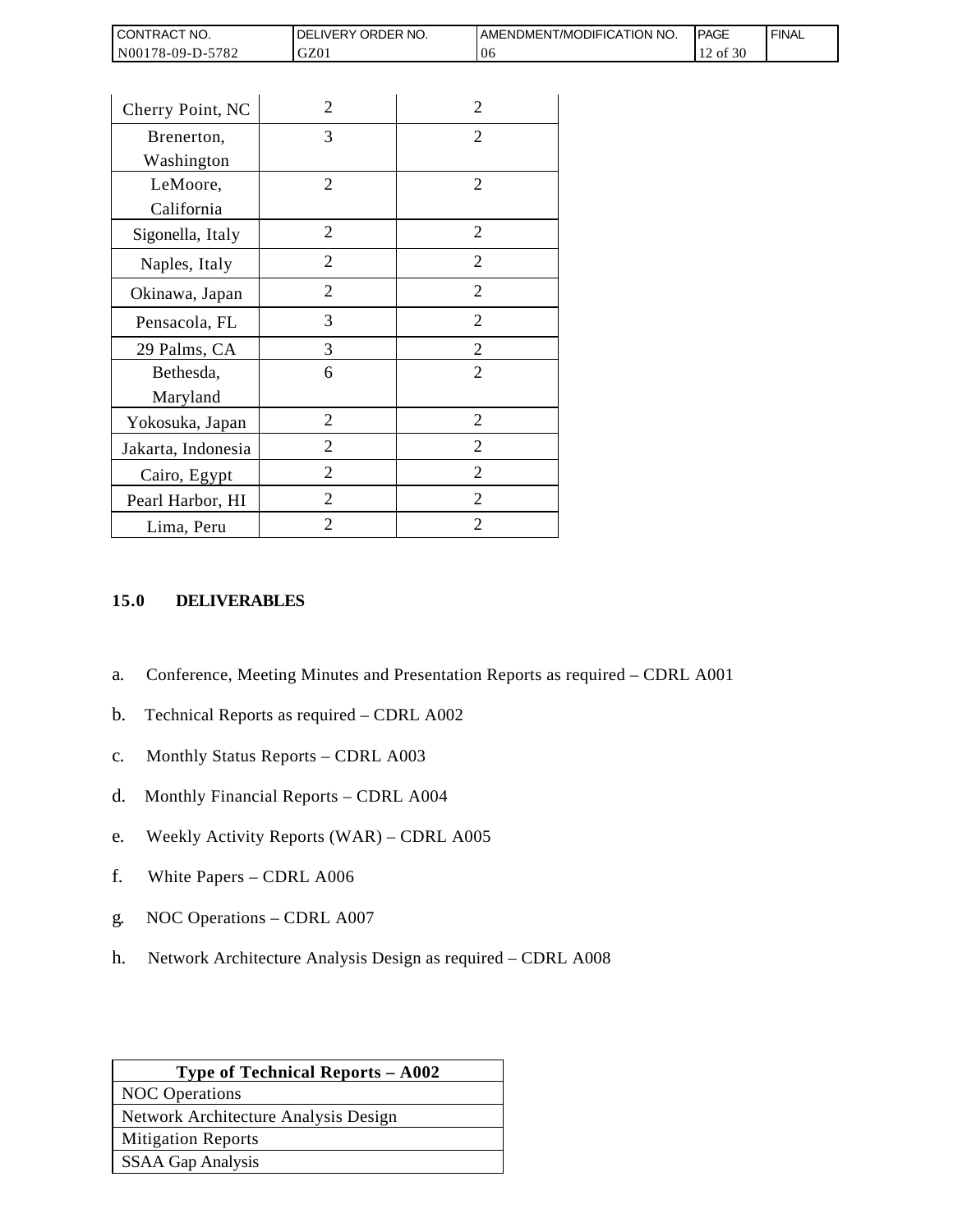| CONTRACT NO.               | ORDER NO.<br><b>DELIVERY</b> | <b>IAMENDMENT/MODIFICATION NO.</b> | <b>IPAGE</b> | <b>FINAL</b> |
|----------------------------|------------------------------|------------------------------------|--------------|--------------|
| $-5782$<br>  N00178-09-D-5 | GZ01                         | 06                                 | f 30<br>ΟĪ   |              |

### **16.0 WORKLOAD ESTIMATE**

The following workload data is provided for informational purposes only to assist you in estimating the price of this Contract.

Number of man-hours: 121,408 per year

Other Direct Costs: \$300,000 per year

### C-313 SECURITY REQUIREMENTS (DEC 1999)

The work to be performed under this contract as delineated in the DD Form 254, Attachment No. 2 [Contracting officer insert attachment number] involves access to and handling of classified material up to and including Secret.

In addition to the requirements of the FAR 52.204-2 "Security Requirements" clause, the Contractor shall appoint a Security Officer, who shall (1) be responsible for all security aspects of the work performed under this contract, (2) assure compliance with the National Industry Security Program Operating Manual (DODINST 5220.22M), and (3) assure compliance with any written instructions from the Security Officer Code OA1, SPAWAR Systems Center Charleston, P.O. Box 190022, North Charleston, SC 29419-9022.

### C-315 WORKWEEK (DEC 1999)

(a) All or a portion of the effort under this contract will be performed on a Government installation. The normal workweek for Government employees at SPAWAR Systems Center Charleston and its Detachments is Monday through Friday 0730 to 1600. Work at this Government installation, shall be performed by the contractor within the normal workweek unless differing hours are specified on the individual task orders. Following is a list of holidays observed by the Government:

Name of Holiday Time of Observance

New Year's Day 1 January

Martin Luther King Jr. Day Third Monday in January

President's Day Third Monday in February

Memorial Day Last Monday in May

Independence Day 4 July

Labor Day First Monday in September

Columbus Day Second Monday in October

Veteran's Day 11 November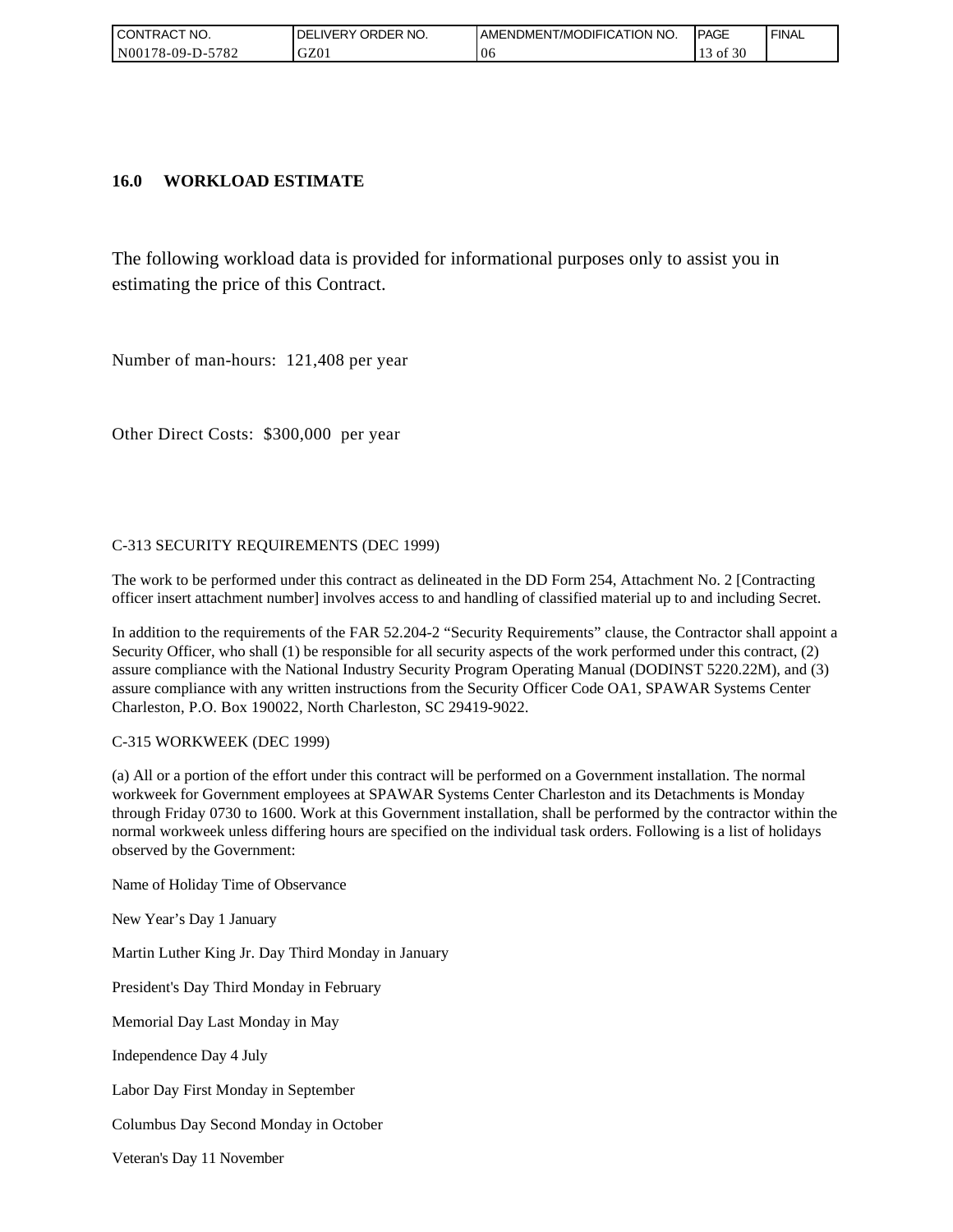| I CONTRACT NO.   | <b>IDELIVERY ORDER NO.</b> | <b>I AMENDMENT/MODIFICATION NO.</b> | <b>PAGE</b> | ' FINAL |
|------------------|----------------------------|-------------------------------------|-------------|---------|
| N00178-09-D-5782 | GZ01                       | 06                                  | f 30<br>0Ť  |         |

Thanksgiving Day Fourth Thursday in November

Christmas Day 25 December

(b) If any of the above holidays occur on a Saturday or a Sunday, then such holiday shall be observed by the Contractor in accordance with the practice as observed by the assigned Government employees at the using activity.

(c) If the Contractor is prevented from performance as the result of an Executive Order or an administrative leave determination applying to the using activity, such time may be charged to the contract as direct cost provided such charges are consistent with the Contractor's accounting practices.

(d) This contract does not allow for payment of overtime during the normal workweek for employees who are not exempted from the Fair Labor Standards Act unless expressly authorized by the Ordering Officer. Under Federal regulations the payment of overtime is required only when an employee works more than 40 hours in a normal week period.

### C-317 NOTICE TO CONTRACTOR OF CERTAIN DRUG DETECTION PROCEDURES (DEC 1999)

(a) Pursuant to Navy policy applicable to both Government and contractor personnel, measures will be taken to prevent the introduction and utilization of illegal drugs and related paraphernalia into Government Work areas.

(b) In furtherance of the Navy's drug control program, unannounced periodic inspections of the following nature may be conducted by installation security authorities:

(1) Routine inspection of contractor occupied work spaces.

(2) Random inspections of vehicles on entry or exit, with drug detection dog teams as available, to eliminate them as a safe haven for storage of or trafficking in illegal drugs.

(3) Random inspections of personnel possessions on entry or exit from the installation.

(c) When there is probable cause to believe that a contractor employee on board a naval installation has been engaged in use, possession or trafficking of drugs, the installation authorities may detain said employee until the employee can be removed from the installation, or can be released to the local authorities having jurisdiction.

(d) Trafficking in illegal drug and drug paraphernalia by contract employees while on a military vessel/installation may lead to possible withdrawal or downgrading of security clearance, and/or referral for prosecution by appropriate law enforcement authorities.

(e) The contractor is responsible for the conduct of employees performing work under this contract and is, therefore, responsible to assure that employees are notified of these provisions prior to assignment.

(f) The removal of contractor personnel from a Government vessel or installation as a result of the drug offenses shall not be cause for excusable delay, nor shall such action be deemed a basis for an equitable adjustment to price, delivery or other provisions of this contract.

### C-718 ACCESSIBILITY OF ELECTRONIC AND INFORMATION TECHNOLOGY (JUN 2001)

(a) Each Electronic and Information Technology (EIT) supply or service provided under this contract shall comply with the EIT Accessibility Standards listed below:

[The Contracting Officer shall consult with the program office to determine which standards listed in subsection (a) apply and shall check all applicable standards prior to issuing the solicitation.]

\_\_36 C.F.R. § 1194.21 (Software Applications and operating systems

\_\_36 C.F.R. § 1194.22 (Web-based and internet information and applications)

\_\_36 C.F.R. § 1194.23 (Telecommunications products)

\_\_36 C.F.R. § 1194.24 (Video and multimedia products)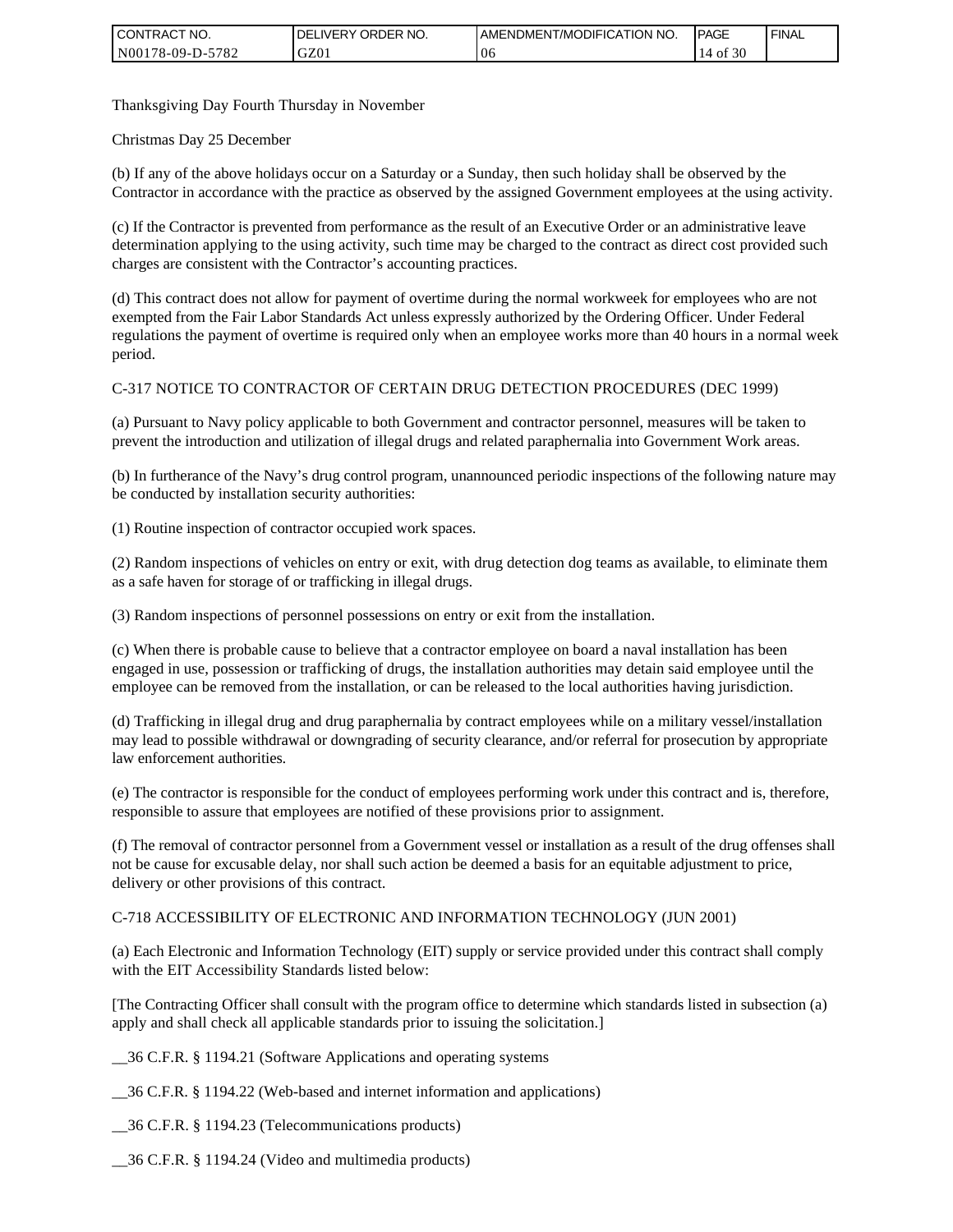| I CONTRACT NO.   | `NO.<br>DELIVERY ORDER | I AMENDMENT/MODIFICATION NO. | <b>PAGE</b> | ' FINAL |
|------------------|------------------------|------------------------------|-------------|---------|
| N00178-09-D-5782 | GZ01                   | 0 <sup>t</sup>               | 30<br>οt    |         |

\_\_36 C.F.R. § 1194.25 (Self contained, closed products)

\_\_36 C.F.R. § 1194.26 (Desktop and portable computers)

In addition, each EIT supply or service provided under this contract shall comply with 36 C.F.R. § 1194.31 (Functional performance criteria) and 36 C.F.R. § 1194.41 (Information, documentation, and support).

(b) If the Contracting Officer determines that any supply or service delivered under this contract does not comply with the EIT Accessibility Standards, the Contracting Officer will notify the Contractor in writing accordingly. If the Contractor fails to promptly correct or replace the nonconforming products or services with conforming products or services within the delivery schedule contained in the contract, the Government will have the rights and remedies contained in the contract.

(End of specification)

### C-719 EXEMPTION FROM ELECTRONIC AND INFORMATION TECHNOLOGY ACCESSIBILITY REQUIREMENTS (JUN 2001)

(a) The Government has determined that the following exemption(s) to the Electronic and Information Technology (EIT) Accessibility Standards (36 C.F.R. § 1194) are applicable to this procurement:

The EIT to be provided under this contract has been designated as a National Security System.

The EIT acquired by the contractor is incidental to this contract.

\_\_\_\_ The EIT to be provided under this contract would require a fundamental alteration in the nature of the product or its components in order to comply with the EIT Accessibility Standards.

\_\_\_\_ The EIT to be provided under this contract will be located in spaces frequented only by service personnel for maintenance, repair, or occasional monitoring of equipment.

\_\_\_\_ Compliance with the EIT Accessibility Standards would impose an undue burden on the agency.

\_\_\_\_ The EIT to be provided under this contract is purchased in accordance with FAR Subpart 13.2 prior to January 1, 2003.

(b) Notwithstanding that an exemption exists, the Contractor may furnish supplies or services provided under this contract that comply with the EIT Accessibility Standards (36 C.F.R. § 1194).

### C-720 PERFORMANCE BASED REVIEW AND ACCEPTANCE PROCEDURES

This is a performance based order, as defined in FAR Part 37.6. Contractor performance will be reviewed in accordance with the Quality Assurance Plan as follows:

### QUALITY ASSURANCE PLAN

(1) Objective: The purpose of this plan is to provide a quality assurance plan for the services contracted under this Task Order. This plan provides a basis for the Task Order Manager (TOM) to evaluate the quality of the contractor's performance. The oversight provided for in this plan, and the remedy established, will help ensure that service levels are of high quality throughout the task order term.

(2) Performance Standards:

a. The deliverables under this task order will be consistently technically accurate.

b. The services delivered under this task order will be consistently of high quality.

c. The contractor's cost control efforts under this task order will be consistently effective (applicable to cost reimbursement task orders).

d. The contractor will be consistently responsive to Government customers in its performance of this task order.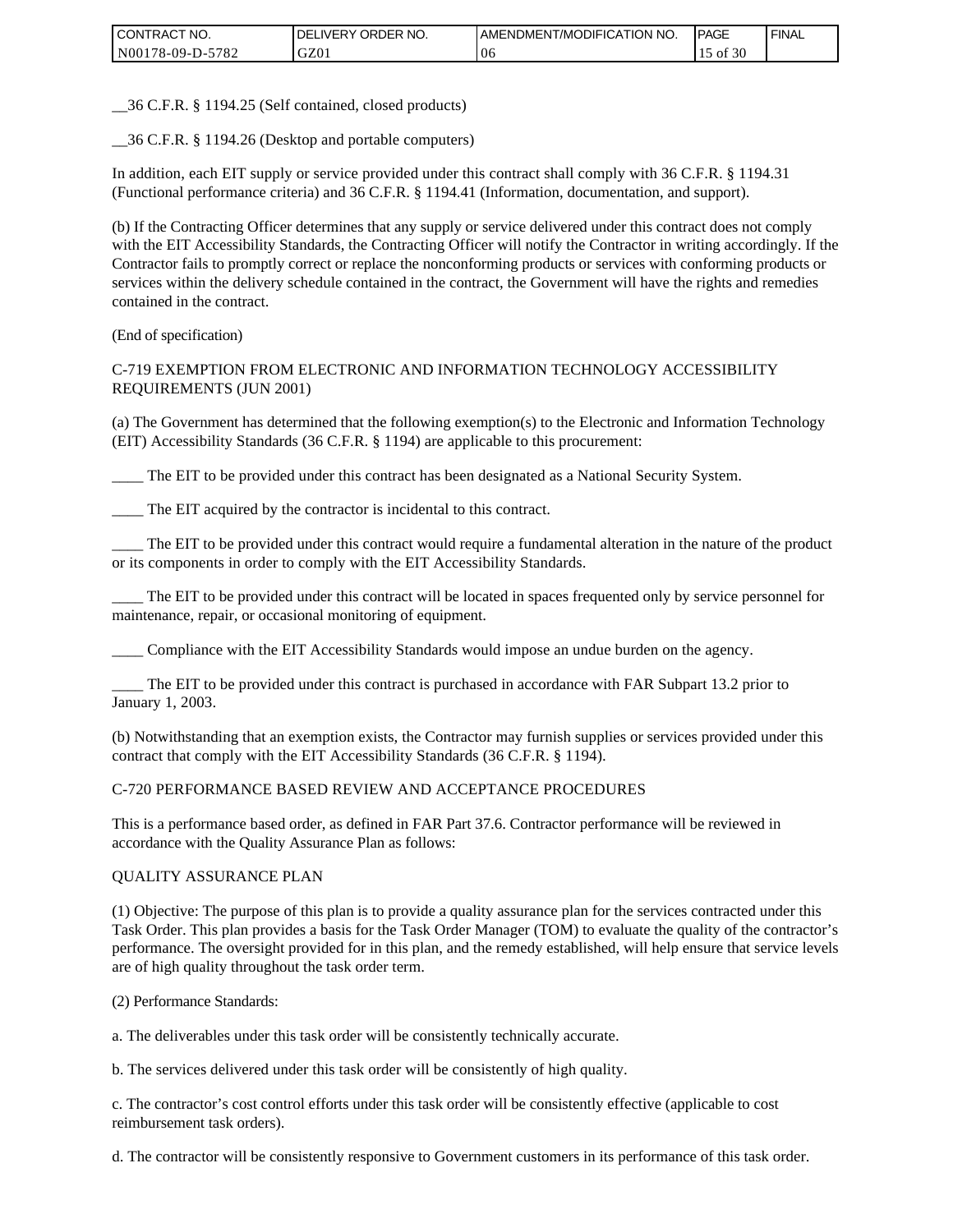| I CONTRACT NO.   | `NO.<br><b>DELIVERY ORDER</b> | <b>I AMENDMENT/MODIFICATION NO.</b> | <b>PAGE</b>       | ' FINAL |
|------------------|-------------------------------|-------------------------------------|-------------------|---------|
| N00178-09-D-5782 | GZ01                          | 06                                  | f 30<br>۰of<br>16 |         |

e. For the purposes of this plan, "consistently" is defined as "generally holding true", "persistently over time", and/or "overall uniformly".

(3) Evaluation Methods: The TOM will conduct performance evaluations based on the standards in paragraph 2 above using the following technique:

a. During the performance period of the task order, the TOM will continually and proactively monitor contractor efforts and obtain input from other Government personnel with performance oversight functions to ascertain the level of compliance with the Performance Standards.

b. Every 12 months after the effective date of the task order, the TOM will prepare a Task Order Performance Evaluation (TOPE) documenting the results of the efforts performed under paragraph 3.a. above.

c. The TOM will upload the TOPE to the SeaPort Portal.

(4) Remedy

a. If the annual Performance Evaluation indicates that the contractor has not met one or more of the Performance Standards, the following negative remedy becomes effective: the TOM will submit a negative TOPE on the SeaPort Portal for the applicable Performance Standard.

b. This is a significant negative remedy as the TOPE is a key part of the Performance Monitoring process which:

i. Provides input to the annual Contractor Performance Assessment Report (CPAR); and

ii. Determines the contractor's ability to earn term extensions to its basic SeaPort-e contract in accordance with the Award Term provisions contained therein.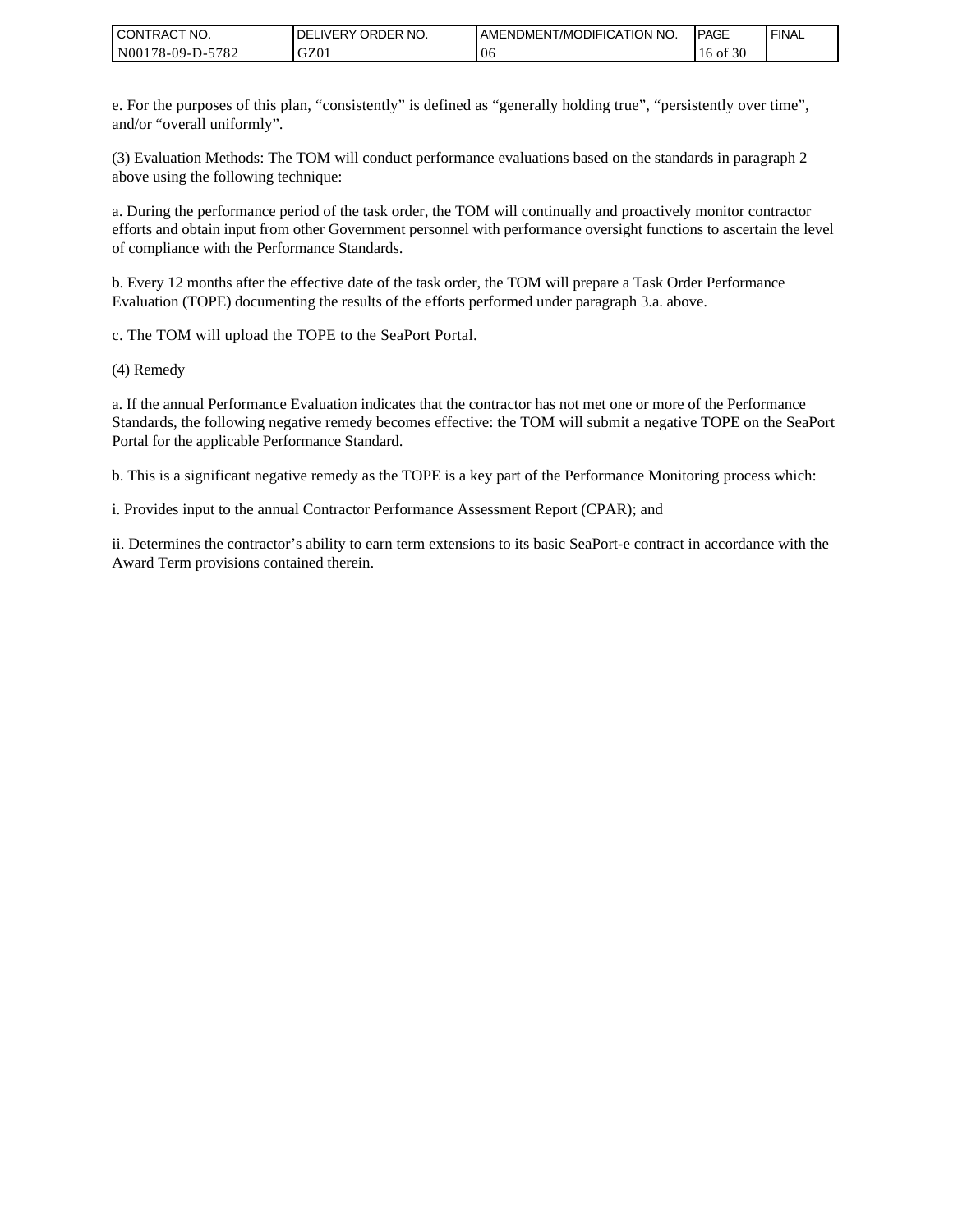| I CONTRACT NO.   | <b>ORDER</b><br>NO.<br>DELI`<br>_IVERY | AMENDMENT/MODIFICATION NO. | <b>IPAGE</b> | <b>FINAL</b> |
|------------------|----------------------------------------|----------------------------|--------------|--------------|
| N00178-09-D-5782 | GZ01                                   | 06                         | f 30<br>ΟĪ   |              |

٦

# **SECTION D PACKAGING AND MARKING**

SHIP TO INFORMATION:

See Section G - Task Order Manager

Packaging and Marking shall be in accordance with Section D of the SeaPort-e Multiple Award IDIQ contract.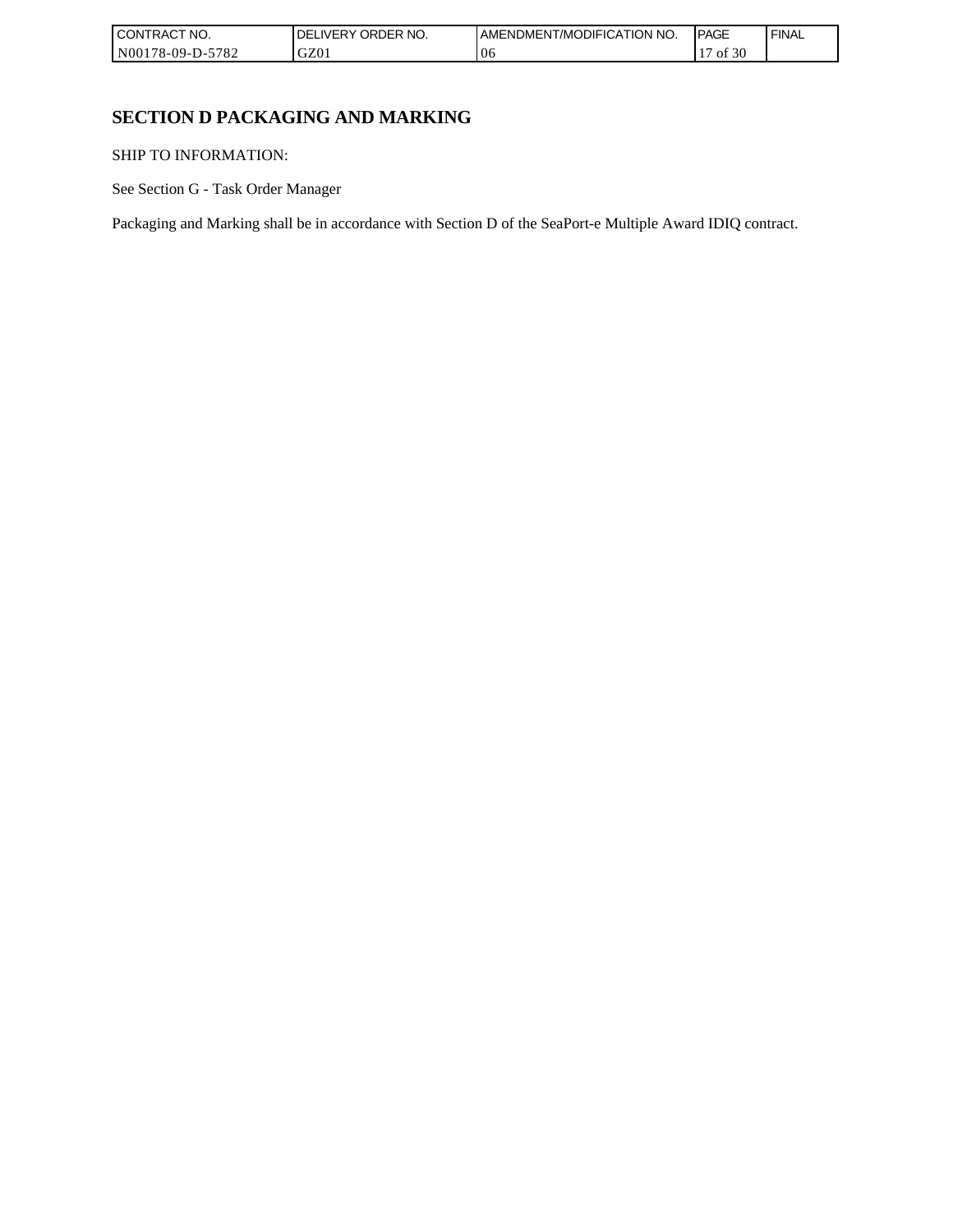| <b>CONTRACT NO.</b> | NO.<br>ORDER <sup>'</sup><br>.IVERY<br>DELI | I AMENDMENT/MODIFICATION NO. | <b>IPAGE</b>  | <b>FINAL</b> |
|---------------------|---------------------------------------------|------------------------------|---------------|--------------|
| N00178-09-D-5782    | GZ01                                        | U6                           | f 30<br>18 of |              |

# **SECTION E INSPECTION AND ACCEPTANCE**

E-303 INSPECTION AND ACCEPTANCE- - DESTINATION (JAN 2002)

Inspection and acceptance of the services to be furnished hereunder shall be made at destination by the Task Order Manager or his duly authorized representative.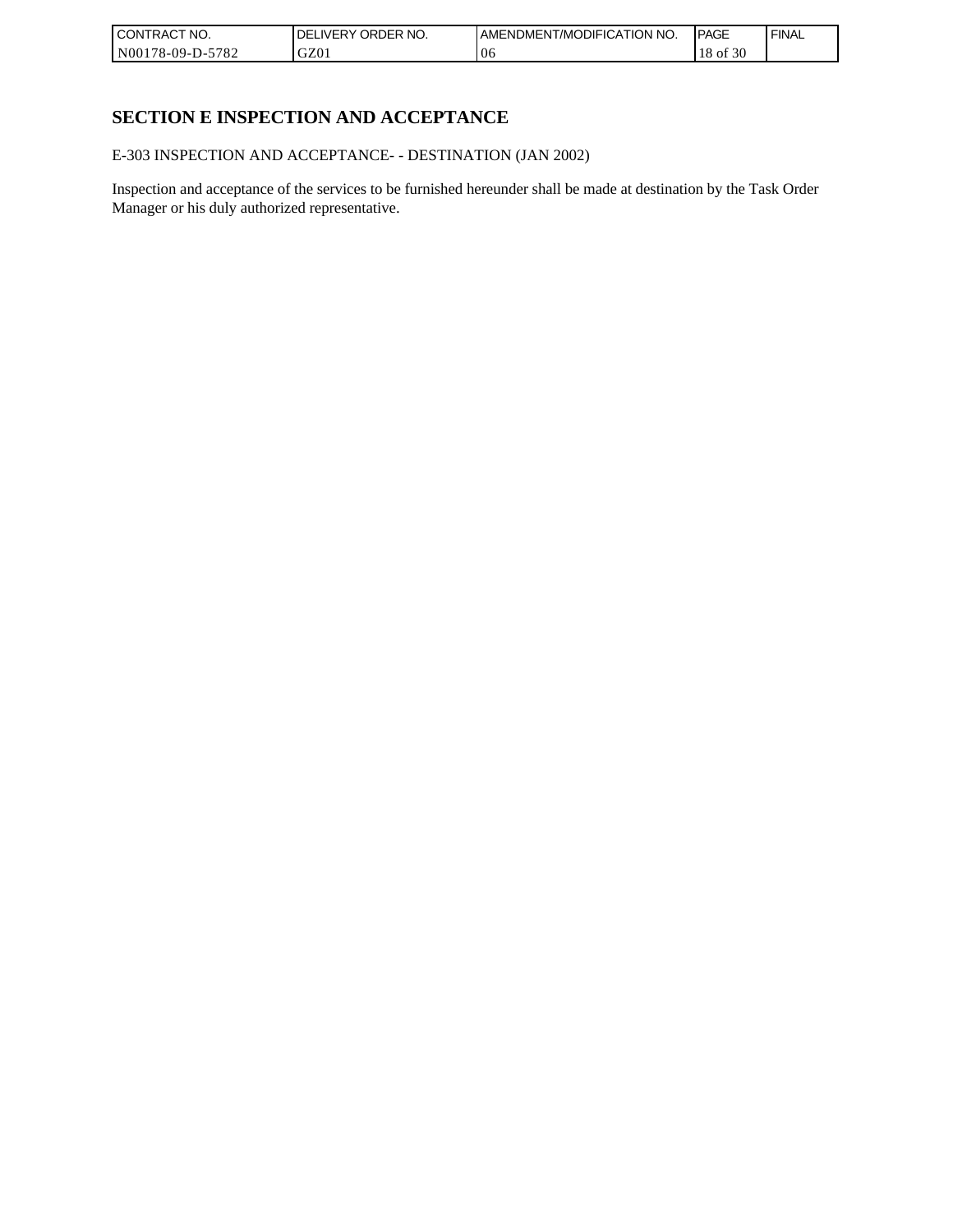| I CONTRACT NO.   | `NO.<br>DELIVERY ORDER I | <b>IAMENDMENT/MODIFICATION NO.</b> | <b>PAGE</b>  | ' FINAL |
|------------------|--------------------------|------------------------------------|--------------|---------|
| N00178-09-D-5782 | GZ01                     | 06                                 | f 30<br>` OI |         |

### **SECTION F DELIVERABLES OR PERFORMANCE**

The periods of performance for the following Items are as follows:

| 4001 | $1/11/2012 - 1/10/2013$ |
|------|-------------------------|
| 4002 | $9/11/2012 - 9/10/2013$ |
| 6001 | $1/11/2012 - 1/10/2013$ |
| 6002 | $9/11/2012 - 9/10/2013$ |

#### CLIN - DELIVERIES OR PERFORMANCE

The periods of performance for the following Items are as follows:

| 4001 | $1/11/2012 - 1/10/2013$ |
|------|-------------------------|
| 4002 | $9/11/2012 - 9/10/2013$ |
| 6001 | $1/11/2012 - 1/10/2013$ |
| 6002 | $9/11/2012 - 9/10/2013$ |

The periods of performance for the following Option Items are as follows:

| 4003 | $9/11/2013 - 9/10/2014$ |
|------|-------------------------|
| 4004 | $9/11/2014 - 9/10/2015$ |
| 4005 | $9/11/2015 - 9/12/2016$ |
| 6003 | $9/11/2013 - 9/10/2014$ |
| 6004 | $9/11/2014 - 9/10/2015$ |
| 6005 | $9/11/2015 - 9/10/2016$ |
|      |                         |

Services to be performed hereunder will be provided at (insert specific address and building etc.)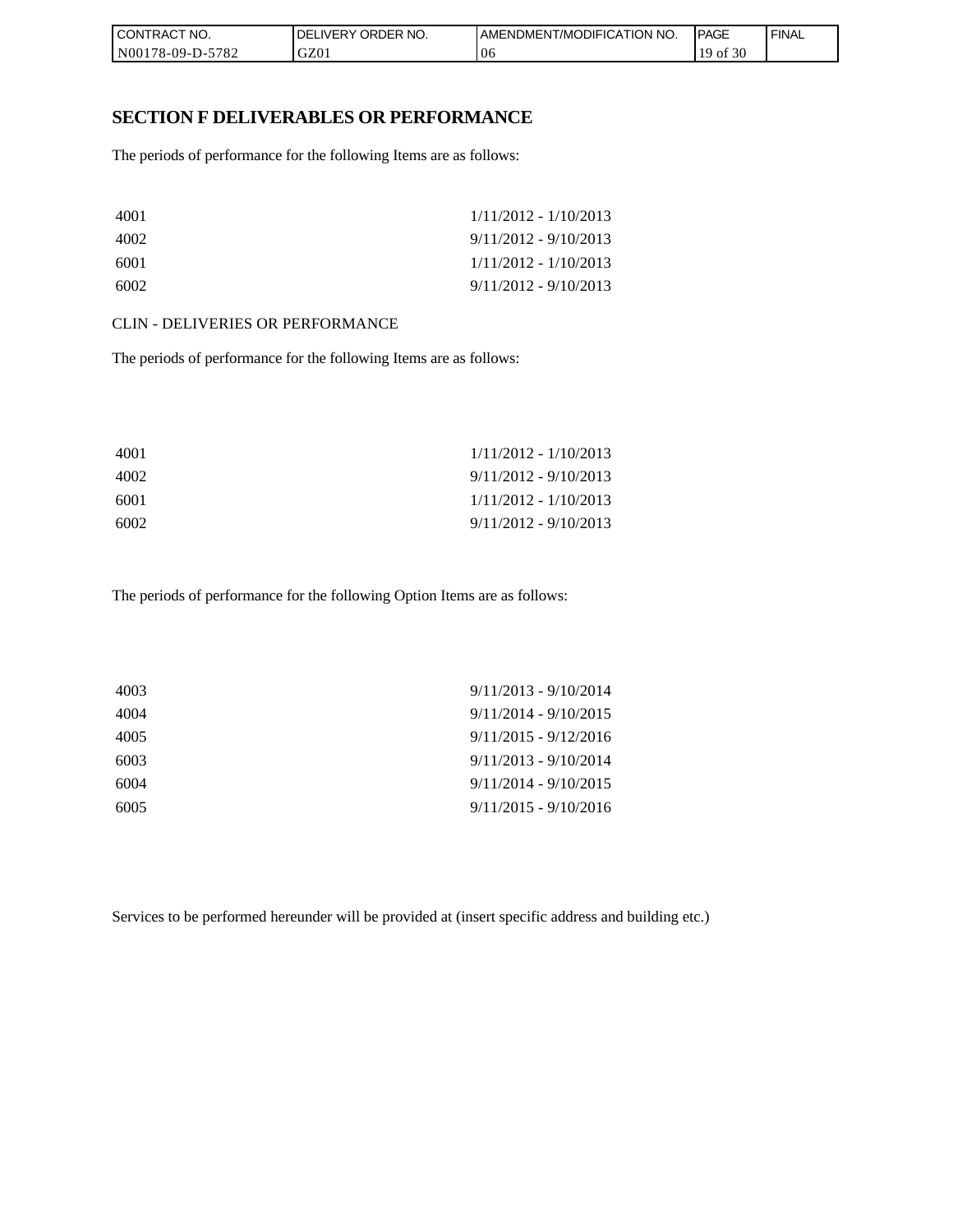| l CON <sup>-</sup><br>TRACT NO. | ORDER NO.<br><b>DELIVERY</b> | <b>IAMENDMENT/MODIFICATION NO.</b> | <b>IPAGE</b> | <b>FINAL</b> |
|---------------------------------|------------------------------|------------------------------------|--------------|--------------|
| N00178-09-D-5782                | GZ01                         | 06                                 | of 30<br>20  |              |

# **SECTION G CONTRACT ADMINISTRATION DATA**

Task Order Manager Cinnamon Buelk, 58200 P. O. Box 19022 North Charleston, SC 29419-9022 [cinnamon.buelk@navy.mil](mailto:cinnamon.buelk@navy.mil) 843-218-

3810G-314 TYPE OF CONTRACT (DEC 1999)

This is a CPFF task order.

# G-317 INVOICING INSTRUCTIONS FOR SERVICES USING WIDE AREA WORK FLOW (WAWF) (JAN 2007)

(a) Invoices for services rendered under this task order shall be submitted electronically through the Wide Area Work Flow-Receipt and Acceptance (WAWF). The contractor shall submit invoices for payment per contract terms. The Government shall process invoices for payment per contract terms.

(b) The vendor shall have their CAGE Code activated by calling 1-866-618-5988. Once activated, the vendor shall self-register at the WAWF website at [https://wawf.eb.mil.](https://wawf.eb.mil/) Vendor training is available on the internet at [https://wawftraining.eb.mil.](https://wawftraining.eb.mil/) Additional support can be accessed by calling the Navy WAWF Assistance Line at 1-800-559-9293.

(c) Back-up documentation can be included and attached to the invoice in WAWF. Attachments created with any Microsoft Office product, or Adobe (.pdf files), is attachable to the invoice in WAWF.

(d) A separate invoice will be prepared no more frequently than every two weeks. Do not combine the payment claims for services provided under this contract.

(e) The following information is provided for completion of the invoice in WAWF:

| Invoice Type        | <b>Cost Vouchers</b>             |
|---------------------|----------------------------------|
| Issued by           | N65236                           |
| Admin by            | Code S2404A DCMA MANASSAS        |
| <b>DCAA</b> Auditor | Code DCAA Branch Office          |
| Service Approver    | Code S2404A DCMA MANASSAS        |
| Pay by              | Code HQ0338 DFAS COLUMBUS CENTER |

Pursuant to the requirement at DFARS PGI 204.7108, Payment Instructions (d) (12) none of the standard payment instructions identified in paragraphs (d)(1) through (11) of this section are appropriate, the Payment instructions below provide a significantly better reflection of how funds will be expended in support of contract performance.

INVOICING AND PAYMENT INSTRUCTIONS FOR MULTIPLE ACCOUNTING CLASSIFICATION CITATIONS

Consistent with task order clause 5252.232-9206, Segregation of Costs, the contractor shall segregate and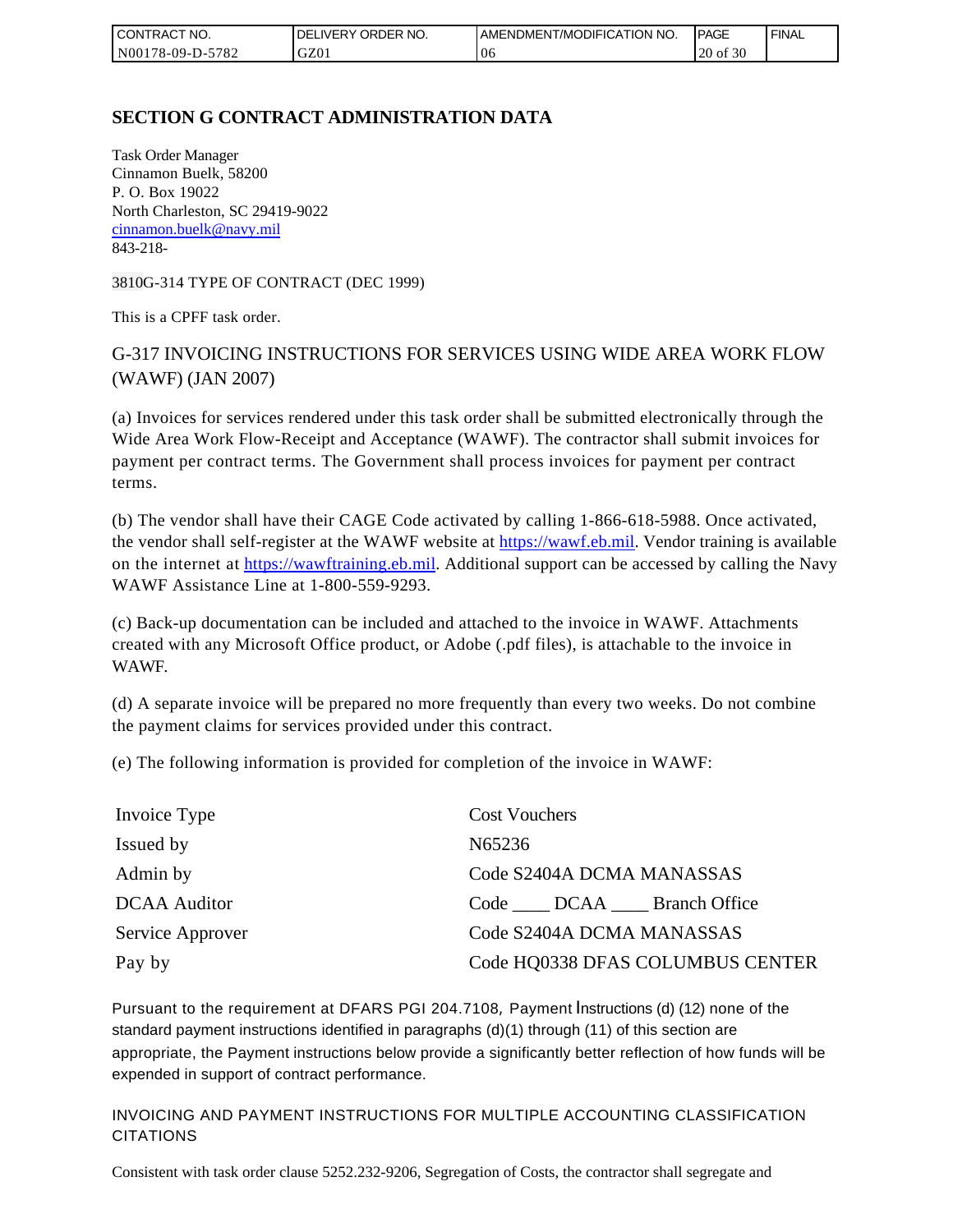| I CON'<br><b>'TRACT NO.</b> | <b>IDELIVERY ORDER NO.</b> | I AMENDMENT/MODIFICATION NO. | <b>IPAGE</b> | <b>FINAL</b> |
|-----------------------------|----------------------------|------------------------------|--------------|--------------|
| N00178-09-D-5782            | GZ01                       | 06                           | of 30        |              |

accumulate costs for the performance of this task order by the appropriate Accounting Classification Reference Number (ACRN). The contractor's invoice shall identify the appropriate Contract and Task Order numbers. For the work performed, invoiced costs shall be associated to the Contract Line Item Number (CLIN), the Contract Subline Item (SLIN), and the specific ACRN. Invoices submitted to the paying office that do not comply with this requirement will be returned to the contractor for resubmission. The contractor shall provide an electronic copy of each invoice to the Task Order Manager at the time of submission to DCAA/DFAS. The paying office will disburse funds in strict compliance with the amounts invoiced by CLIN/SLIN/ACRN.

#### ACTIVITY OMBUDSMAN

The SPAWAR Ombudsman for this Task Order is:

Name: Code: 8.6.2 Address: PO Box 190022, N. Charleston, SC 29419 Phone: (843) 218-5115 Email: Accounting Data SLINID PR Number Amount -------- ---------------------- ---------------------400101 1300239279 25000.00 LLA : AA 970130.1212D 2012 010 1 010400807793-1 884 257.22 DRAM 26316 044226 Standard Number: DRAM 26316/AA NWA: 100000579665 0060 ALL TASKS IN THE PWS BASE Funding 25000.00 Cumulative Funding 25000.00 MOD 01 400102 1300286595 270000.00  $T.T.A$  : AB 9720130 1212 201 2 010 1 010100 80 7700-1 884 257.31 P RM 22085 Standard Number: PRM 22085/AA NWA: 100000579674 0060 ALL TASKS 600101 1300286595 10000.00 LLA : AB 9720130 1212 201 2 010 1 010100 80 7700-1 884 257.31 P RM 22085 Standard Number: PRM 22085/AA NWA: 100000579674 0060 ODCS MOD 01 Funding 280000.00 Cumulative Funding 305000.00 MOD 02 400201 1300298860 1865000.00 LLA : AC 9720130.18P2 252 46896 0 068688 2D JTF42 468962 1H303Q Standard Number: N4689612MPJTF42/AA NWA: 100000742221 0060 TASK MCIS CNDSP 600201 1300298860 20000.00 LLA : AC 9720130.18P2 252 46896 0 068688 2D JTF42 468962 1H303Q Standard Number: N4689612MPJTF42/AA NWA: 100000742221 0060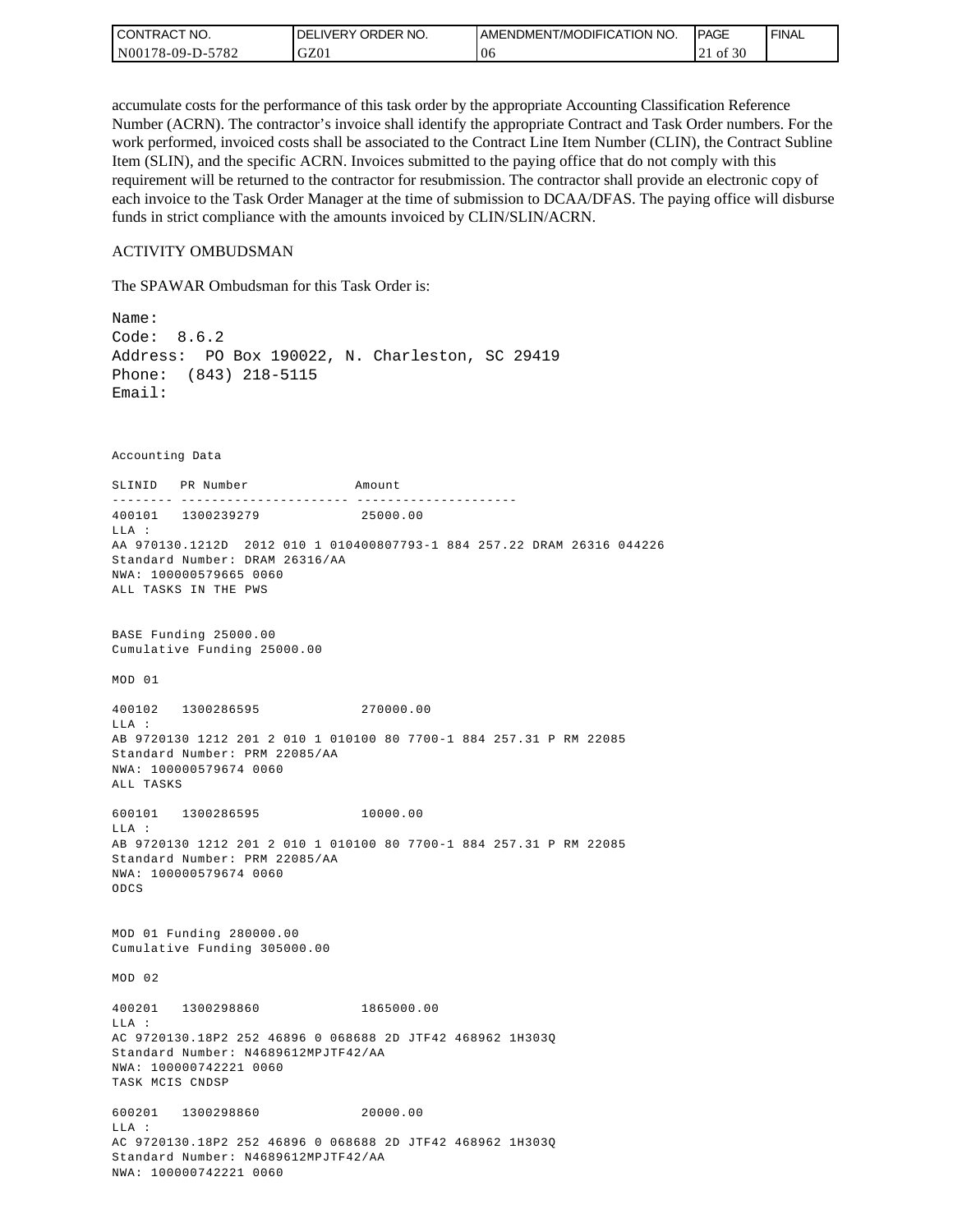ODCS TASK MCIS CNDSP MOD 02 Funding 1885000.00 Cumulative Funding 2190000.00 MOD 03 400202 1300319971 272477.34 LLA : AD 970130.1313D 2013 0101010400807793-1884 257.31 PRM 3347 044226 Standard Number: PRM 33474 NWA: 100000773020 0060 MOD 03 Funding 272477.34 Cumulative Funding 2462477.34 MOD 04 400203 1300332147 185367.00 LLA : AE 9730130 1884 201 3 010 1 010400 80 7793-1 884 257.31 P RM 34293 044226 Standard Number: PRM 34293 NWA: 100000809878 0060 TASK MCIS NETTOPS MOD 04 Funding 185367.00 Cumulative Funding 2647844.34 MOD 05 Funding 0.00 Cumulative Funding 2647844.34 MOD 06 400204 1300354996 150000.00 LLA : AG 970130.1313D 2013 0101010400807793-1884 275.31 PRM35086 044226 Standard Number: PMR 35086 NWA:100000832927-0060 TASK MCIS NETTOPS 400205 1300354996 125000.00 LLA : AH 970130.1313D 2013 0101010400807793-1884 275.31 PRM35050 044226 Standard Number: PRM 35050 NWA: 100000832928-0060 TASK MCIS NETTOPS 600202 1300354996 5000.00 LLA : AH 970130.1313D 2013 0101010400807793-1884 275.31 PRM35050 044226 Standard Number: PRM 35050 NWA: 100000832928-0060 ODCS MCIS NETTOPS MOD 06 Funding 280000.00 Cumulative Funding 2927844.34 CONTRACT NO. N00178-09-D-5782 DELIVERY ORDER NO. GZ01 AMENDMENT/MODIFICATION NO. 06 **PAGE**  22 of 30 FINAL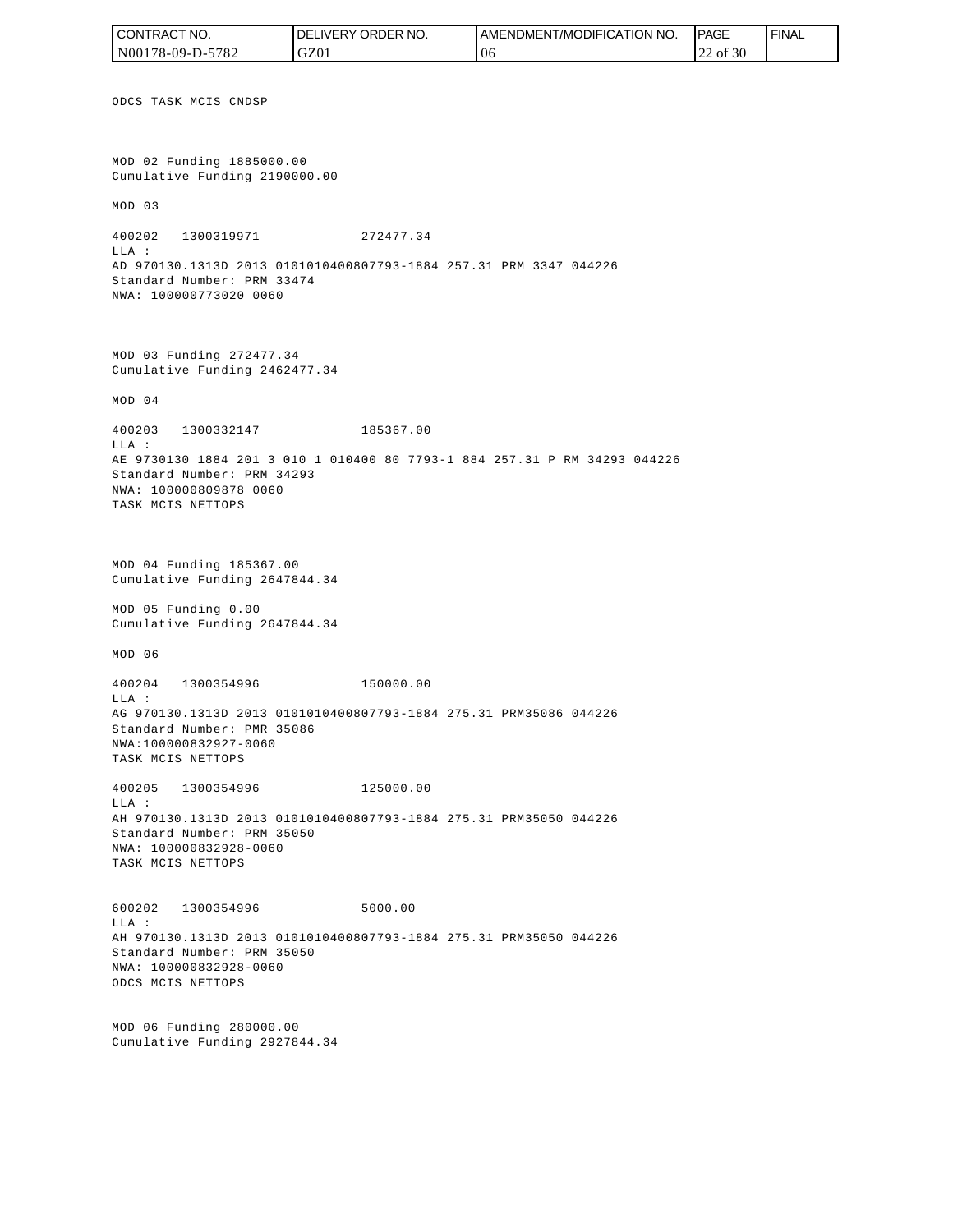| CONTRACT NO.            | ORDER NO.<br><b>DELIVERY</b> | <b>IAMENDMENT/MODIFICATION NO.</b> | <b>IPAGE</b>          | <b>FINAL</b> |
|-------------------------|------------------------------|------------------------------------|-----------------------|--------------|
| 5782<br>  N00178-09-D-5 | GZ01                         | 06                                 | of 30<br>$\cap$<br>رے |              |

# **SECTION H SPECIAL CONTRACT REQUIREMENTS**

#### 5252.232-9206 SEGREGATION OF COSTS (DEC 2003)

(a) The Contractor agrees to segregate costs incurred under this task order at the lowest level of performance, either task or subtask, rather than on a total task order basis, and to submit invoices reflecting costs incurred at that level. Invoices shall contain summaries of work charged during the period covered, as well as overall cumulative summaries by labor category for all work invoiced to date (if applicable), by line item, task or subtask.

(b) Where multiple lines of accounting are present, the ACRN preceding the accounting citation will be found in Section B and/or Section G. Payment of Contractor invoices shall be accomplished only by charging the ACRN that corresponds to the work invoiced.

(c) Except when payment requests are submitted electronically as specified in the clause at DFARS 252.232-7003, Electronic Submission of Payment Requests, one copy of each invoice or voucher will be provided, at the time of submission to DCAA, to the Task Order Manager.

#### H-350 REIMBURSEMENT OF TRAVEL COSTS (NOV 2005)

(a) Contractor Request and Government Approval of Travel

Any travel under this contract must be specifically requested in writing, by the contractor prior to incurring any travel costs. If this contract is a definite or indefinite delivery contract, then the written Government authorization will be by task/delivery orders issued by the Ordering Officer or by a modification to an issued task/delivery order. If this contract is not a definite or indefinite delivery contract, then the written Government authorization will be by written notice of approval from the Contracting Officer's Representative (COR). The request shall include as a minimum, the following:

- (1) Contract number
- (2) Date, time, and place of proposed travel
- (3) Purpose of travel and how it relates to the contract
- (4) Contractor's estimated cost of travel
- (5) Name(s) of individual(s) traveling and;
- (6) A breakdown of estimated travel and per diem charges.
- (b) General

(1) The costs for travel, subsistence, and lodging shall be reimbursed to the contractor only to the extent that it is necessary and authorized for performance of the work under this contract. The costs for travel, subsistence, and lodging shall be reimbursed to the contractor in accordance with the Federal Acquisition Regulation (FAR) 31.205-46, which is incorporated by reference into this contract. As specified in FAR 31.205-46(a) (2), reimbursement for the costs incurred for lodging, meals and incidental expenses (as defined in the travel regulations cited subparagraphs  $(b)(1)(i)$  through  $(b)(1)(iii)$  below) shall be considered to be reasonable and allowable only to the extent that they do not exceed on a daily basis the maximum per diem rates in effect at the time of travel as set forth in the following:

(i) Federal Travel Regulation prescribed by the General Services Administration for travel in the contiguous 48 United States;

(ii) Joint Travel Regulation, Volume 2, DoD Civilian Personnel, Appendix A, prescribed by the Department of Defense for travel in Alaska, Hawaii, The Commonwealth of Puerto Rico, and the territories and possessions of the United States; or

(iii) Standardized Regulations, (Government Civilians, Foreign Areas), Section 925, "Maximum Travel Per Diem Allowances in Foreign Areas" prescribed by the Department of State, for travel in areas not covered in the travel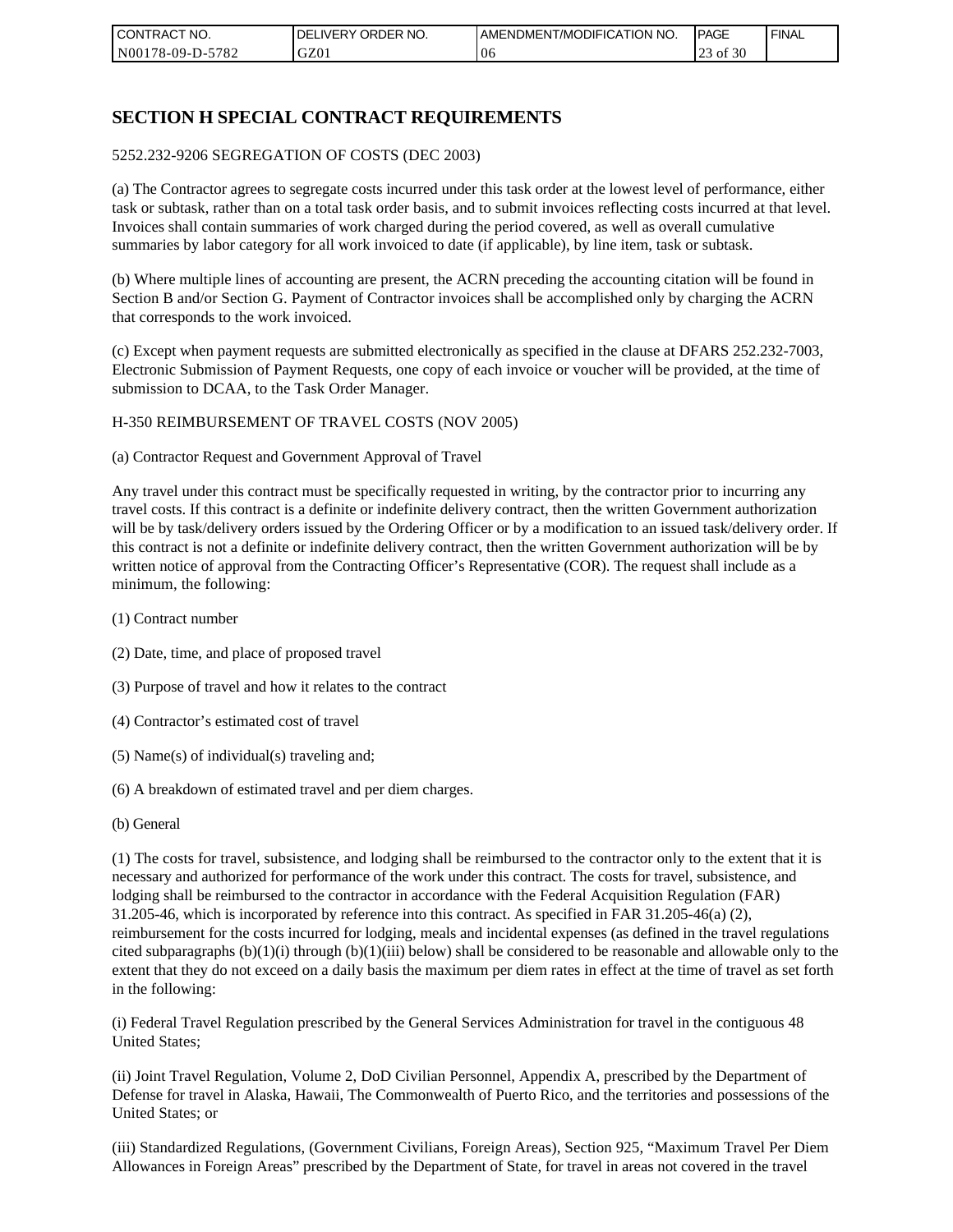| I CONTRACT NO.   | ORDER NO.<br><b>DELIVERY</b> | <b>JAMENDMENT/MODIFICATION NO.</b> | <b>IPAGE</b>            | <b>FINAL</b> |
|------------------|------------------------------|------------------------------------|-------------------------|--------------|
| N00178-09-D-5782 | GZ01                         | 06                                 | $\cdot$ 30<br>24<br>∙of |              |

regulations cited in subparagraphs  $(b)(1)(i)$  and  $(b)(1)(ii)$  above.

(2) Personnel in travel status from and to the contractor's place of business and designated work site or vice versa, shall be considered to be performing work under the contract, and contractor shall bill such travel time at the straight (regular) time rate; however, such billing shall not exceed eight hours per person for any one person while in travel status during one calendar day.

(c) Per Diem

(1) The contractor shall not be paid per diem for contractor personnel who reside in the metropolitan area in which the tasks are being performed. Per diem shall not be paid on services performed at contractor's home facility and at any facility required by the contract, or at any location within a radius of 50 miles from the contractor's home facility and any facility required by this contract.

(2) Costs for subsistence and lodging shall be paid to the contractor only to the extent that overnight stay is necessary and authorized in writing by the Government for performance of the work under this contract per paragraph (a). When authorized, per diem shall be paid by the contractor to its employees at a rate not to exceed the rate specified in the travel regulations cited in FAR 31.205-46(a)(2) and authorized in writing by the Government. The authorized per diem rate shall be the same as the prevailing locality per diem rate.

(3) Reimbursement to the contractor for per diem shall be limited to payments to employees not to exceed the authorized per diem and as authorized in writing by the Government per paragraph (a). Fractional parts of a day shall be payable on a prorated basis for purposes of billing for per diem charges attributed to subsistence on days of travel. The departure day from the Permanent Duty Station (PDS) and return day to the PDS shall be 75% of the applicable per diem rate. The contractor shall retain supporting documentation for per diem paid to employees as evidence of actual payments, as required by the FAR 52.216-7 "Allowable Cost and Payment" clause of the contract.

#### (d) Transportation

(1) The contractor shall be paid on the basis of actual amounts paid to the extent that such transportation is necessary for the performance of work under the contract and is authorized in writing by the Government per paragraph (a).

(2) The contractor agrees, in the performance of necessary travel, to use the lowest cost mode commensurate with the requirements of the mission and in accordance with good traffic management principles. When it is necessary to use air or rail travel, the contractor agrees to use coach, tourist class or similar accommodations to the extent consistent with the successful and economical accomplishment of the mission for which the travel is being performed. Documentation must be provided to substantiate non-availability of coach or tourist if business or first class is proposed to accomplish travel requirements.

(3) When transportation by privately owned conveyance (POC) is authorized, the contractor shall be paid on a mileage basis not to exceed the applicable Government transportation rate specified in the travel regulations cited in FAR 31.205-46(a)(2) and is authorized in writing by the Government per paragraph (a).

(4) When transportation by privately owned (motor) vehicle (POV) is authorized, required travel of contractor personnel, that is not commuting travel, may be paid to the extent that it exceeds the normal commuting mileage of such employee. When an employee's POV is used for travel between an employee's residence or the Permanent Duty Station and one or more alternate work sites within the local area, the employee shall be paid mileage for the distance that exceeds the employee's commuting distance.

(5) When transportation by a rental automobile, other special conveyance or public conveyance is authorized, the contractor shall be paid the rental and/or hiring charge and operating expenses incurred on official business (if not included in the rental or hiring charge). When the operating expenses are included in the rental or hiring charge, there should be a record of those expenses available to submit with the receipt. Examples of such operating expenses include: hiring charge (bus, streetcar or subway fares), gasoline and oil, parking, and tunnel tolls.

#### (6) Definitions:

(i) "Permanent Duty Station" (PDS) is the location of the employee's permanent work assignment (i.e., the building or other place where the employee regularly reports for work.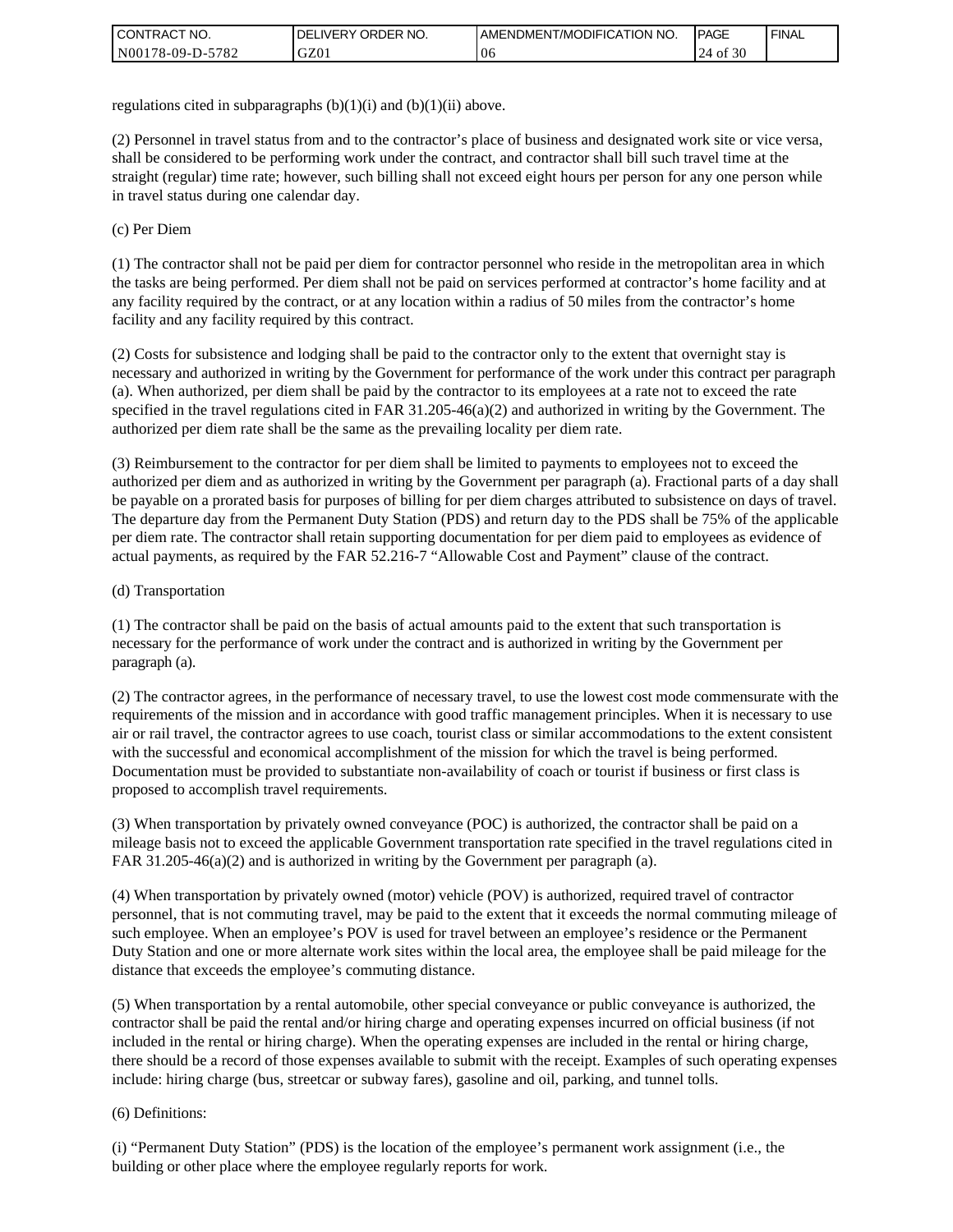| <b>CONTRACT NO.</b> | DELIVERY ORDER NO. | <b>I AMENDMENT/MODIFICATION NO.</b> | <b>PAGE</b> | <b>FINAL</b> |
|---------------------|--------------------|-------------------------------------|-------------|--------------|
| N00178-09-D-5782    | GZ01               | 06                                  | of 30<br>رے |              |

(ii) "Privately Owned Conveyance" (POC) is any transportation mode used for the movement of persons from place to place, other than a Government conveyance or common carrier, including a conveyance loaned for a charge to, or rented at personal expense by, an employee for transportation while on travel when such rental conveyance has not been authorized/approved as a Special Conveyance.

(iii) "Privately Owned (Motor) Vehicle (POV)" is any motor vehicle (including an automobile, light truck, van or pickup truck) owned by, or on a long-term lease (12 or more months) to, an employee or that employee's dependent for the primary purpose of providing personal transportation, that:

(a) is self-propelled and licensed to travel on the public highways;

(b) is designed to carry passengers or goods; and

(c) has four or more wheels or is a motorcycle or moped.

(iv) "Special Conveyance" is commercially rented or hired vehicles other than a POC and other than those owned or under contract to an agency.

(v) "Public Conveyance" is local public transportation (e.g., bus, streetcar, subway, etc) or taxicab.

(iv) "Residence" is the fixed or permanent domicile of a person that can be reasonably justified as a bona fide residence.

EXAMPLE 1: Employee's one way commuting distance to regular place of work is 7 miles. Employee drives from residence to an alternate work site, a distance of 18 miles. Upon completion of work, employee returns to residence, a distance of 18 miles.

In this case, the employee is entitled to be reimbursed for the distance that exceeds the normal round trip commuting distance (14 miles). The employee is reimbursed for 22 miles (18 + 18 - 14 = 22).

EXAMPLE 2: Employee's one way commuting distance to regular place of work is 15 miles. Employee drives from residence to an alternate work site, a distance of 5 miles. Upon completion of work, employee returns to residence, a distance of 5 miles.

In this case, the employee is not entitled to be reimbursed for the travel performed (10 miles), since the distance traveled is less than the commuting distance (30 miles) to the regular place of work.

EXAMPLE 3: Employee's one way commuting distance to regular place of work is 15 miles. Employee drives to regular place of work. Employee is required to travel to an alternate work site, a distance of 30 miles. Upon completion of work, employee returns to residence, a distance of 15 miles.

In this case, the employee is entitled to be reimbursed for the distance that exceeds the normal round trip commuting distance (30 miles). The employee is reimbursed for 30 miles  $(15 + 30 + 15 - 30 = 30)$ .

EXAMPLE 4: Employee's one way commuting distance to regular place of work is 12 miles. In the morning the employee drives to an alternate work site (45 miles). In the afternoon the employee returns to the regular place of work (67 miles). After completion of work, employee returns to residence, a distance of 12 miles.

In this case, the employee is entitled to be reimbursed for the distance that exceeds the normal round trip commuting distance (24 miles). The employee is reimbursed for 100 miles  $(45 + 67 + 12 - 24 = 100)$ .

EXAMPLE 5: Employee's one way commuting distance to regular place of work is 35 miles. Employee drives to the regular place of work (35 miles). Later, the employee drives to alternate work site #1 (50 miles) and then to alternate work site #2 (25 miles). Employee then drives to residence (10 miles).

In this case, the employee is entitled to be reimbursed for the distance that exceeds the normal commuting distance (70 miles). The employee is reimbursed for 50 miles  $(35 + 50 + 25 + 10 - 70 = 50)$ .

EXAMPLE 6: Employee's one way commuting distance to regular place of work is 20 miles. Employee drives to the regular place of work (20 miles). Later, the employee drives to alternate work site #1 (10 miles) and then to alternate work site #2 (5 miles). Employee then drives to residence (2 miles).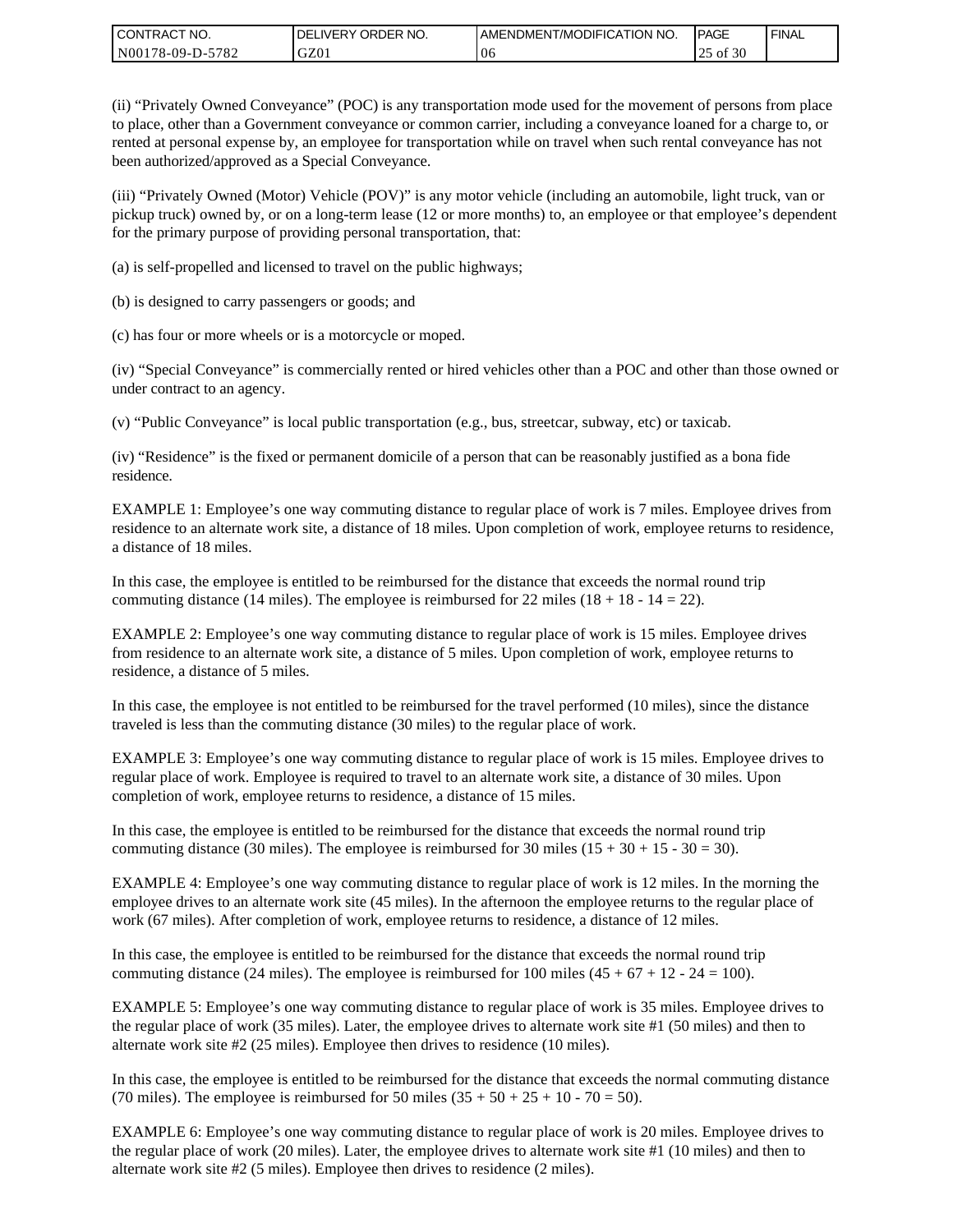| <b>CONTRACT NO.</b> | <b>IDELIVERY ORDER NO.</b> | I AMENDMENT/MODIFICATION NO. | <b>PAGE</b> | <b>FINAL</b> |
|---------------------|----------------------------|------------------------------|-------------|--------------|
| N00178-09-D-5782    | GZ0 <sub>1</sub>           | ' Ot                         | of 30<br>26 |              |

In this case, the employee is not entitled to be reimbursed for the travel performed (37 miles), since the distance traveled is less than the commuting distance (40 miles) to the regular place of work.

#### H-355 CONTRACTOR IDENTIFICATION (DEC 1999)

(a) Contractor employees must be clearly identifiable while on Government property by wearing appropriate badges.

(b) Contractor employees are required to clearly identify themselves and the company they work for whenever making contact with Government personnel by telephone or other electronic means.

H-359 LIMITED RELEASE OF CONTRACTOR CONFIDENTIAL BUSINESS INFORMATION (CBI) (NOV 2003)

#### (a) Definition.

"Confidential business information," as used in this clause, is defined as all forms and types of financial, business, scientific, technical, economic, or engineering information, including patterns, plans, compilations, program devices, formulas, designs, prototypes, methods, techniques, processes, procedures, programs, or codes, whether tangible or intangible, and whether or how stored, compiled, or memorialized physically, electronically, graphically, photographically, or in writing if -- (1) the owner thereof has taken reasonable measures to keep such information secret, and (2) the information derives independent economic value, actual or potential from not being generally known to, and not being readily ascertainable through proper means by, the public. Confidential business information may include technical data as that term is defined in DFARS §§ 252.227-7013(a)(14),  $252.227-7015(a)(4)$ , and  $252.227-7018(a)(19)$ . It may also include computer software as that term is defined in DFARS §§ 252.227-7014(a)(4) and 252.227-7018(a)(4). **CONTRACT NO.** (2012) 202227:701 Solution to confidential business information to confidential business information that we are also that would be provided by SPAWAR employees in a matrice of the state of the state of the

(b) The Space and Naval Warfare Systems Command (SPAWAR) may release to individuals employed by SPAWAR support contractors and their subcontractors confidential business information submitted by the contractor or its subcontractors pursuant to the provisions of this contract. Business information that would ordinarily be entitled to confidential treatment may be included in the information released to these individuals. Accordingly, by submission of a proposal or execution of this contract, the offeror or contractor and its subcontractors consent to a limited release of its confidential business information.

(c) Circumstances where SPAWAR may release the contractor's or subcontractors' confidential business information include the following:

(1) To other SPAWAR contractors and subcontractors, and their employees tasked with assisting SPAWAR in handling and processing information and documents in the administration of SPAWAR contracts, such as file room management and contract closeout.

(2) To SPAWAR contractors and subcontractors, and their employees tasked with assisting SPAWAR in accounting support services, including access to cost-reimbursement vouchers.

(3) To SPAWAR contractors and subcontractors, and their employees tasked with assisting SPAWAR in crafting performance work statements, assisting with the evaluation of task order cost/technical proposals and assembling performance metrics information.

(d) SPAWAR recognizes its obligation to protect the contractor and its subcontractors from competitive harm that could result from the release of such information. SPAWAR will permit the limited release of confidential business information under paragraphs  $(c)(1)$ ,  $(c)(2)$  and  $(c)(3)$  only under the following conditions:

(1) SPAWAR determines that access is required by other SPAWAR contractors and their subcontractors to perform the tasks described in paragraphs  $(c)(1)$ ,  $(c)(2)$  and  $(c)(3)$ ,

(2) Access to confidential business information is restricted to individuals with a bona fide need to possess,

(3) Contractors, their subcontractors, and their employees who are granted access to confidential business information have signed an appropriate non-disclosure agreement requiring them to provide the same level of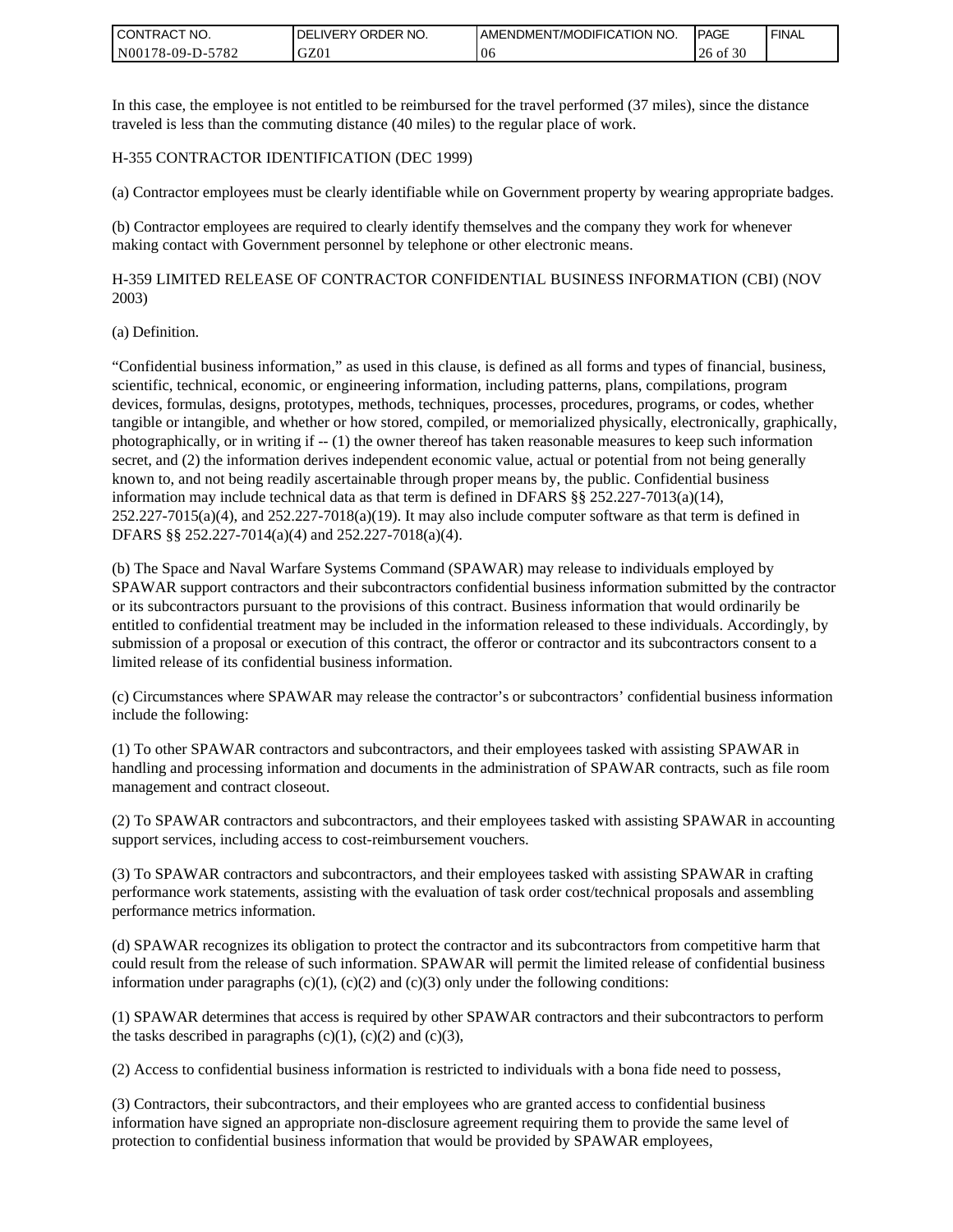| I CONTRACT NO.   | ORDER NO.<br><b>DELIVERY</b> | AMENDMENT/MODIFICATION NO. | <b>IPAGE</b> | <b>FINAL</b> |
|------------------|------------------------------|----------------------------|--------------|--------------|
| N00178-09-D-5782 | GZ01                         | 06                         | of 30        |              |

(4) Contractors and their subcontractors having access to confidential business information have agreed under their contract or a separate corporate non-disclosure agreement to provide the same level of protection to confidential business information that would be provided by SPAWAR employees, and

(5) SPAWAR contractors and their subcontractors performing the tasks described in paragraphs  $(c)(1)$ ,  $(c)(2)$  or  $(c)(3)$ have agreed under their contract or a separate non-disclosure agreement to not use confidential business information for any purpose other than performing the tasks described in paragraphs  $(c)(1)$ ,  $(c)(2)$  and  $(c)(3)$ .

(e) SPAWAR's responsibilities under the Freedom of Information Act are not affected by this clause.

(f) If SPAWAR satisfies the conditions listed in paragraph (d), the contractor and its subcontractors agree to indemnify and hold harmless the Government, its agents, and employees from every claim or liability, including attorneys fees, court costs, and expenses, arising out of, or in any way related to, the misuse or unauthorized modification, reproduction, release, display, or disclosure of confidential business information provided by the contractor to the Government.

(g) The contractor agrees to include, and require inclusion of, this clause in all subcontracts at any tier that requires the furnishing of confidential business information.

### ORGANIZATIONAL CONFLICT OF INTEREST (NAVSEA) (JUL 2000) (RESTATED FROM BASIC CONTRACT)

(a) "Organizational Conflict of Interest" means that because of other activities or relationships with other persons, a person is unable or potentially unable to render impartial assistance or advice to the Government, or the person's objectivity in performing the contract work is or might be otherwise impaired, or a person has an unfair competitive advantage. "Person" as used herein includes Corporations, Partnerships, Joint Ventures, and other business enterprises.

(b) The Contractor warrants that to the best of its knowledge and belief, and except as otherwise set forth in the contract, the Contractor does not have any organizational conflict of interest(s) as defined in paragraph (a).

(c) It is recognized that the effort to be performed by the Contractor under this contract may create a potential organizational conflict of interest on the instant contract or on a future acquisition. In order to avoid this potential conflict of interest, and at the same time to avoid prejudicing the best interest of the Government, the right of the Contractor to participate in future procurement of equipment and/or services that are the subject of any work under this contract shall be limited as described below in accordance with the requirements of FAR 9.5.

(d) (1) The Contractor agrees that it shall not release, disclose, or use in any way that would permit or result in disclosure to any party outside the Government any information provided to the Contractor by the Government during or as a result of performance of this contract. Such information includes, but is not limited to, information submitted to the Government on a confidential basis by other persons. Further, the prohibition against release of Government provided information extends to cover such information whether or not in its original form, e.g., where the information has been included in Contractor generated work or where it is discernible from materials incorporating or based upon such information. This prohibition shall not expire after a given period of time.

(2) The Contractor agrees that it shall not release, disclose, or use in any way that would permit or result in disclosure to any party outside the Government any information generated or derived during or as a result of performance of this contract. This prohibition shall expire after a period of three years after completion of performance of this contract.

(3) The prohibitions contained in subparagraphs  $(d)(1)$  and  $(d)(2)$  shall apply with equal force to any affiliate of the Contractor, any subcontractor, consultant, or employee of the Contractor, any joint venture involving the Contractor, any entity into or with which it may merge or affiliate, or any successor or assign of the Contractor. The terms of paragraph (f) of this Special Contract Requirement relating to notification shall apply to any release of information in contravention of this paragraph (d).

(e) The Contractor further agrees that, during the performance of this contract and for a period of three years after completion of performance of this contract, the Contractor, any affiliate of the Contractor, any subcontractor, consultant, or employee of the Contractor, any joint venture involving the Contractor, any entity into or with which it may subsequently merge or affiliate, or any other successor or assign of the Contractor, shall not furnish to the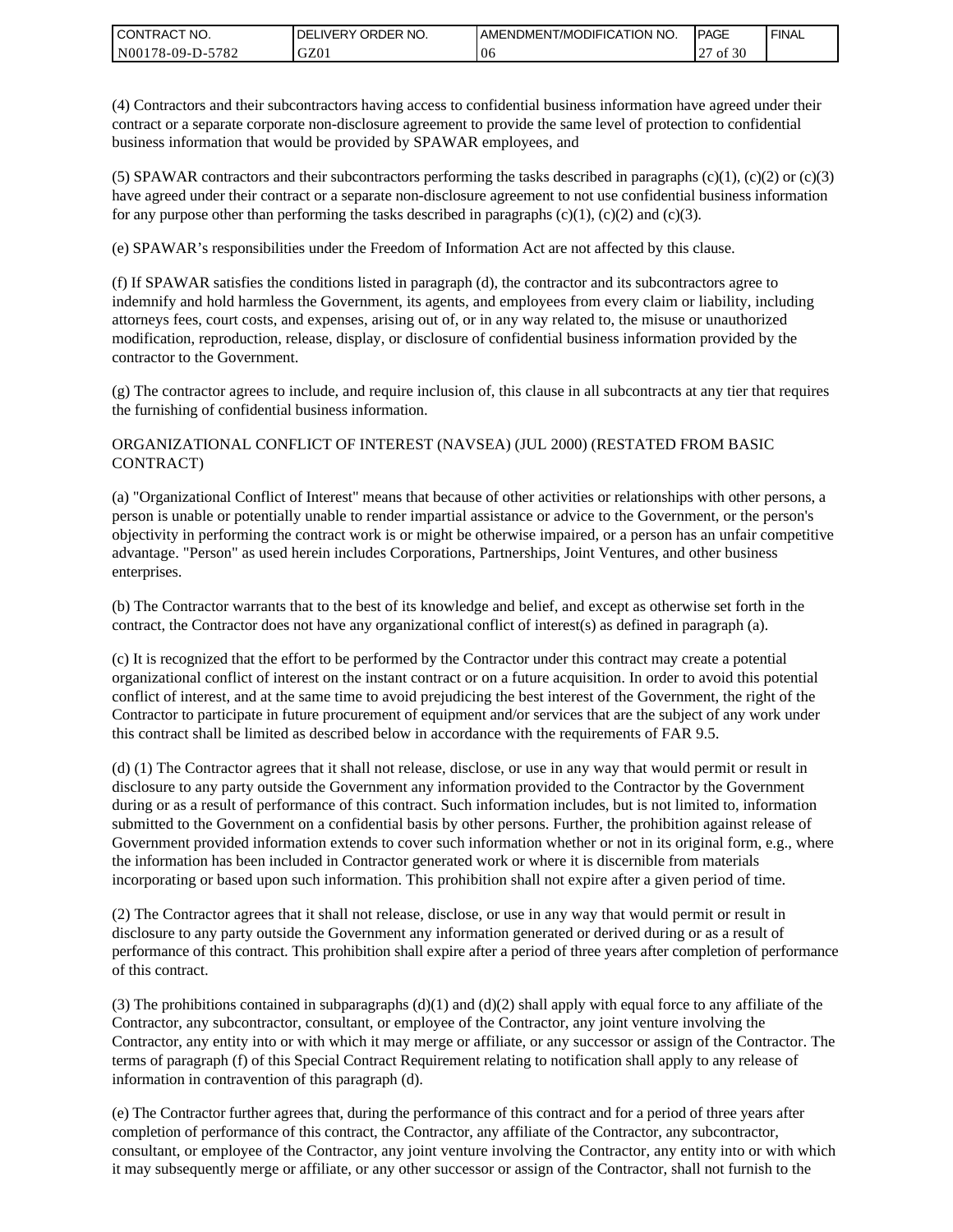| I CONTRACT NO.   | ' ORDER NO.<br>DEL<br>_IVERY | I AMENDMENT/MODIFICATION NO. | <b>IPAGE</b>        | <b>FINAL</b> |
|------------------|------------------------------|------------------------------|---------------------|--------------|
| N00178-09-D-5782 | GZ01                         | -U6                          | c no<br>28<br>of 30 |              |

United States Government, either as a prime contractor or as a subcontractor, or as a consultant to a prime contractor or subcontractor, any system, component or services which is the subject of the work to be performed under this contract. This exclusion does not apply to any recompetition for those systems, components or services furnished pursuant to this contract. As provided in FAR 9.505-2, if the Government procures the system, component, or services on the basis of work statements growing out of the effort performed under this contract, from a source other than the contractor, subcontractor, affiliate, or assign of either, during the course of performance of this contract or before the three year period following completion of this contract has lapsed, the Contractor may, with the authorization of the SeaPort/Task Order Contracting Officer, participate in a subsequent procurement for the same system, component, or service. In other words, the Contractor may be authorized to compete for procurement(s) for systems, components or services subsequent to an intervening procurement.

(f) The Contractor agrees that, if after award, it discovers an actual or potential organizational conflict of interest, it shall make immediate and full disclosure in writing to the SeaPort/Task Order Contracting Officer. The notification shall include a description of the actual or potential organizational conflict of interest, a description of the action which the Contractor has taken or proposes to take to avoid, mitigate, or neutralize the conflict, and any other relevant information that would assist the SeaPort/Task Order Contracting Officer in making a determination on this matter. Notwithstanding this notification, the Government may terminate the contract/Task Orders for the convenience of the Government if determined to be in the best interest of the Government.

(g) Notwithstanding paragraph (f) above, if the Contractor was aware, or should have been aware, of an organizational conflict of interest prior to the award of this contract or becomes, or should become, aware of an organizational conflict of interest after award of this contract and does not make an immediate and full disclosure in writing to the SeaPort/Task Order Contracting Officer, the Government may terminate this contract/task orders for default.

(h) If the Contractor takes any action prohibited by this requirement or fails to take action required by this requirement, the Government may terminate this contract for default.

(i) The SeaPort/Task Order's Contracting Officer's decision as to the existence or nonexistence of an actual or potential organizational conflict of interest shall be final.

(j) Nothing in this requirement is intended to prohibit or preclude the Contractor from marketing or selling to the United States Government its product lines in existence on the effective date of this contract; nor, shall this requirement preclude the Contractor from participating in any research and development or delivering any design development model or prototype of any such equipment. Additionally, sale of catalog or standard commercial items are exempt from this requirement.

(k) The Contractor shall promptly notify the Contracting Officer, in writing, if it has been tasked to evaluate or advise the Government concerning its own products or activities or those of a competitor in order to ensure proper safeguards exist to guarantee objectivity and to protect the Government's interest.

(l) The Contractor shall include this requirement in subcontracts of any tier which involve access to information or situations/conditions covered by the preceding paragraphs, substituting "subcontractor" for "contractor" where appropriate.

(m) The rights and remedies described herein shall not be exclusive and are in addition to other rights and remedies provided by law or elsewhere included in the basic contract or this task order.

(n) Compliance with this requirement is a material requirement of the basic contract and this task order.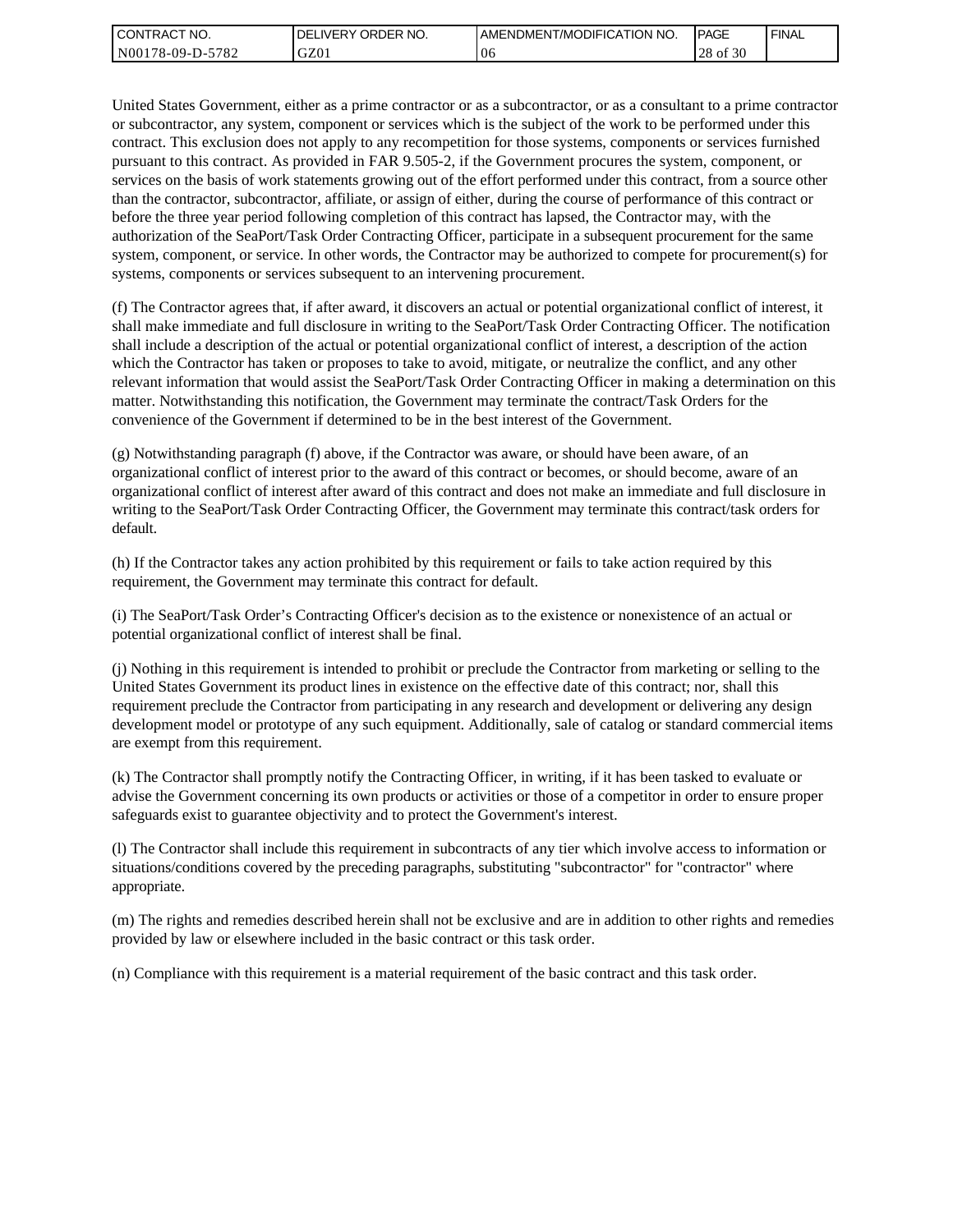| CONTRACT NO.     | NO.<br>ORDER<br>DELI<br>.IVERY | AMENDMENT/MODIFICATION NO. | <b>IPAGE</b>            | <b>FINAL</b> |
|------------------|--------------------------------|----------------------------|-------------------------|--------------|
| N00178-09-D-5782 | GZ01                           | 06                         | f 30<br>ാവ<br>`01<br>رے |              |

# **SECTION I CONTRACT CLAUSES**

### 52.217-9 OPTION TO EXTEND THE TERM OF THE CONTRACT (MAR 2000)

(a) The Government may extend the term of this task order by written notice to the Contractor on or before the expiration of the task order; provided, that the Government gives the Contractor a preliminary written notice of its intent to extend at least 60 days before the task order expires. The preliminary notice does not commit the Government to an extension.

(b) If the Government exercises this option, the extended task order shall be considered to include this option clause.

(c) The total duration of this task order, including the exercise of any options under this clause, shall not exceed five years.

#### 52.219-14 LIMITATIONS OF SUBCONTRACTING (DEC 1996)

Authorized subcontractors:

Nortel Government Solutions, Inc

Mandex, Inc.

Planned Systems International, Inc.

Dependable global Solutions, Inc

Cyber Squared, Inc.